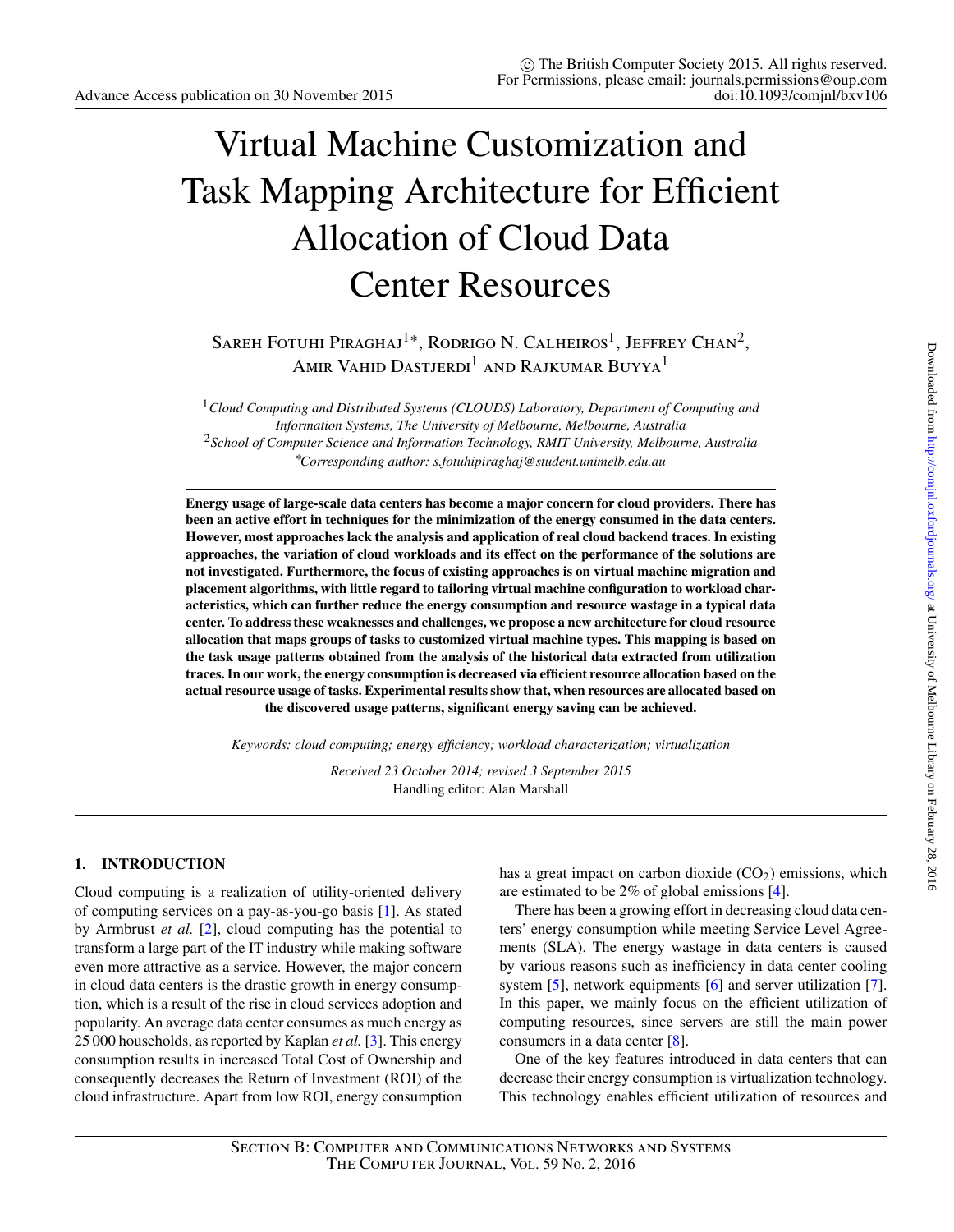load balancing via migration and consolidation of workloads. Therefore, a considerable amount of energy is saved with virtual machine migrations from underloaded servers by putting them in a lower power state. Many approaches utilize this technology, along with various heuristics, concentrating solely on virtual machine migrations and VM placement techniques with the objective of decreasing the data center power consumption. However, these approaches ignore tailoring virtual machine configurations to workload characteristics and the effect of such tailoring on the energy consumption and resource wastage in a typical data center.

User-defined virtual machine configuration is an available option for most cloud service models. Therefore, one of the challenges is to propose a method for defining the most efficient virtual machine configuration for a given application.

Apart from VM configuration, the other factor impacting the efficiency of resource utilization is the application of the knowledge obtained from the analysis of the real world clouds trace logs. This analysis enables an understanding of the variance of workloads that should be incorporated in solutions, as they affect the performance of proposed resource management approaches.

In this paper, we propose an end-to-end architecture for energy-efficient resource allocation and management in data centers. Because of the predefined software and applications that are executed in the data center, there exist similarities between the tasks' usage patterns and hence similar tasks can be grouped together using clustering algorithms. Our proposed solution decreases the resource wastage in data centers via virtualization and efficient resource allocation policies.

For defining virtual machine types and their capacity, we leverage similarities in the utilization patterns reported in the Google traces, which is confirmed by previous studies [\[9–](#page-15-7)[12\]](#page-15-8). These similarities enable tasks to be grouped based on average resource usage via clustering techniques. Then the clustering output is used for the determination of customized virtual machine types. The actual resource utilization of tasks is considered during the grouping process, since there is a considerable gap between the actual reported resource usage and the requested amount of resources for task execution in the studied trace. In this respect, considering the actual resource utilization during the task execution will result in less resource wastage and consequently less energy consumption, which is one of the objectives of the proposed architecture.

In order to apply information of real cloud backend traces in our solution and on its evaluation, we utilized Google traces. The first Google log provides the normalized resource usage of a set of tasks over a 7-h period. The second version of the Google traces, which was released in 2012, contains more details in a longer time frame. Therefore, the data set used in this paper is derived from the second version of the Google cloud trace log [\[13\]](#page-15-9) collected during a period of 29 days. The log consists of data tables describing the machines, jobs and tasks.

Recent work analyzing Google traces focused on various objectives such as characterization of task usage [\[14\]](#page-15-10), task grouping for workload prediction and capacity planning [\[9\]](#page-15-7), characterization of applications [\[12\]](#page-15-8), modeling and synthesis of task placement constraints [\[15\]](#page-15-11) and workload characterization for simulation parameter extraction and modeling [\[11](#page-15-12)[,16,](#page-15-13)[17\]](#page-15-14). Our work contributes to the current research area by introducing an architecture that utilizes the knowledge obtained from the workload characterization to determine efficient virtual machine configurations. The key *contributions* of our work are:

- (i) We propose an end-to-end architecture for efficient allocation of requests on data centers that reduces the infrastructure's energy consumption.
- (ii) We present an approach, applied to the proposed architecture, to identify virtual machine configurations (types) in terms of CPU, memory and disk capacity via clustering tasks, taking into consideration usage patterns of each cluster.
- (iii) We propose an approach for the identification of VM task capacity, which is the maximum number of tasks that can be accommodated in a virtual machine, considering different estimates, including the average resource usage of tasks in each cluster.

An evaluation of the proposed architecture shows that the policy that considers the actual reported usage results in less energy consumption in the data center. This policy showed 73% improvement when comparing to a policy that allocates the virtual machine's resources based on the resource estimation provided by users.

The rest of the paper is organized as follows. Section [2](#page-1-0) presents the related work in this area. Section [3](#page-3-0) introduces the system model, the proposed architecture and its components. In Section [4,](#page-5-0) the implementation details of the task clustering is presented. In Section [5,](#page-6-0) we explain how the virtual machine configurations are defined, followed by a brief discussion on the resource allocation policies in Section [6.](#page-7-0) Section [7](#page-8-0) describes the experiment set up including the data center's server configurations and the power consumption model of the servers. Then, the results of the algorithms' performance in terms of the energy and task execution efficiency are discussed in Section [8.](#page-9-0) Finally, Section [9](#page-14-1) presents conclusions and discusses future research directions.

# <span id="page-1-0"></span>**2. RELATED WORK**

There is a considerable body of literature on power management in virtualized and non-virtualized data centers via hardware- and software-based solutions [\[18](#page-15-15)[–20\]](#page-15-16). Most of the prior research in the area do not apply the knowledge obtained from the analysis of real cloud backend traces, nor the variance of the cloud workloads in their proposed solutions.

In 2009, Yahoo! released traces from a production MapReduce cluster to a selection of universities. In the same year,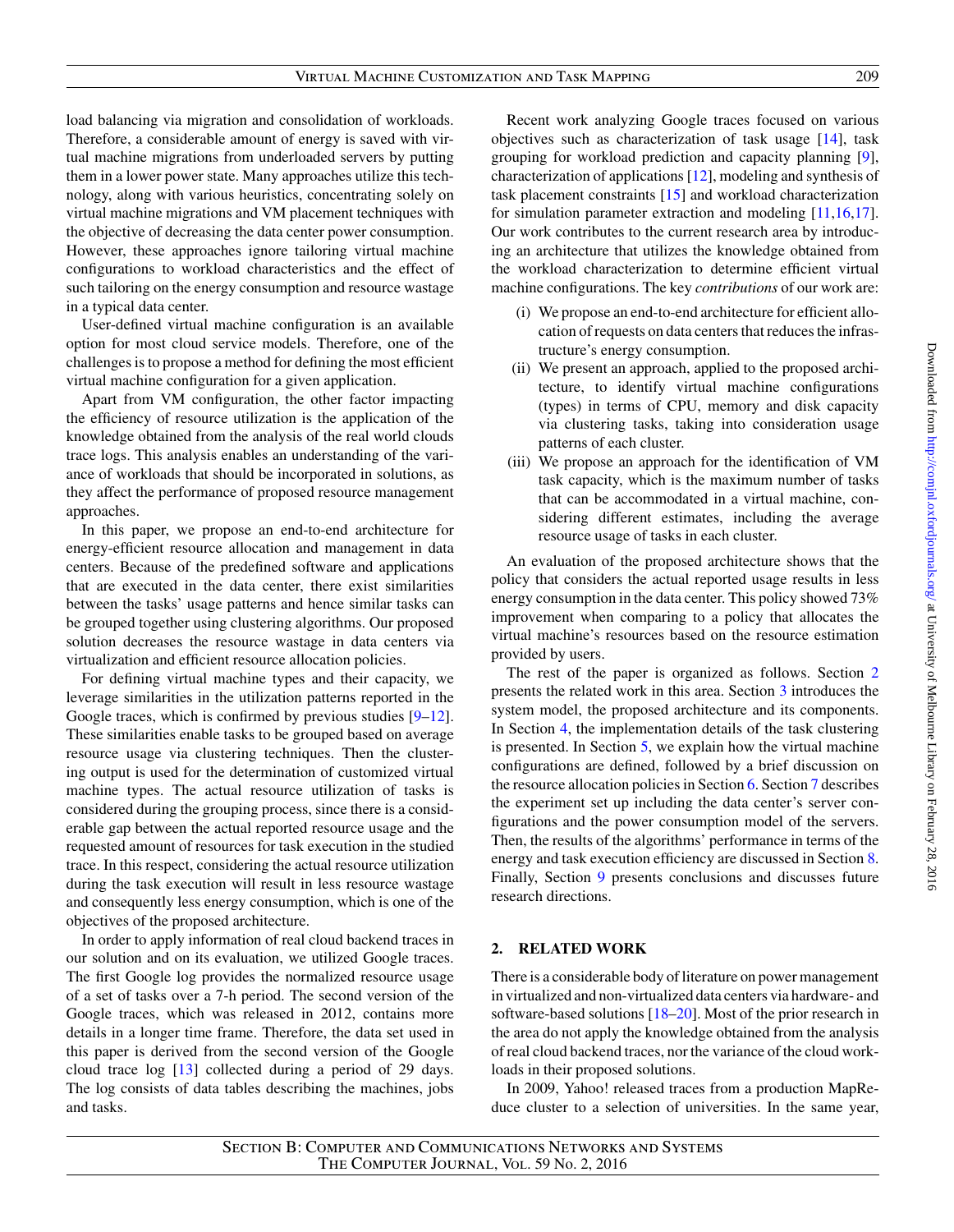Google made the first version of its traces publicly available. Google trace's release resulted in a variety of research investigating the problems of capacity planning and scheduling via workload characterization and statistical analysis of the planet's largest cloud backend traces [\[13\]](#page-15-9).

#### **2.1. Google trace research works**

The research on Google cluster traces falls in three major categories, namely statistical analysis, workload modeling and characterization and simulation and modeling. They are further discussed in this section.

#### *2.1.1. Statistical analysis*

The first version of the Google traces contains the resource consumption of tasks, whereas the second version of Google traces covers more details including machine properties and task placement constraints. These constraints limit the machines onto which tasks can be scheduled [\[13\]](#page-15-9). In order to measure the performance impact of task placement constraints, Sharma *et al.* [\[15\]](#page-15-11) synthesized these constraints and machine properties into performance benchmarks of Google clusters in their approaches.

Garraghan *et al.* [\[21\]](#page-15-17) investigated server characteristics and resource utilization in the Google cluster data. They also explored the amount of resource wastage resulted from failed, killed and evicted tasks for each architecture type over different time periods. The average resource utilization per day lies between 40 and 60% as stated by Reiss *et al.* [\[22\]](#page-15-18), and the CPU wastage on average server architecture type lies between 4.52 and 14.22%. These findings justify investigation of new approaches for improving resource utilization and reducing resource wastage.

Di *et al.* [\[23\]](#page-15-19) investigated the differences between a cloud data center and other Grid/HPC systems considering both workload and host load in the Google data center. An analysis of the job length and jobs resource utilization in various system types, along with job submission frequency, shows that the host load in a cloud environment faces higher variance resulted from higher job submission rate and shorter job length. As a result, the authors identified three main differences between cloud and grid workloads: firstly, Grid tasks are more CPU intensive, whereas cloud tasks consume other resources, such as memory, more intensively. Secondly, CPU load is much noisier in clouds than in Grids. Thirdly, the host load stability differs between infrastructures, being less stable in clouds. These differences make the analysis of cloud traces crucial for researchers, enabling them to verify the applicability of heuristics in real cloud backend environments.

## *2.1.2. Workload modeling and characterization*

Mishra *et al.* [\[9\]](#page-15-7) and Chen *et al.* [\[10\]](#page-15-20) explored the first version of the Google cluster traces and two approaches were introduced for workload modeling and characterization. Mishra *et al.* [\[9\]](#page-15-7) used the clustering algorithm K-means for forming the groups of tasks with more similarities in resource consumptions and durations. Likewise, Chen *et al.* [\[10\]](#page-15-20) used K-means as the clustering algorithm. In their experiments, the authors classified jobs<sup>[1](#page-2-0)</sup> instead of tasks. Di  $et$  al. [\[12\]](#page-15-8) characterized applications, rather than tasks, running in the Google cluster. Similarly to the two previous approaches, the authors chose K-means for clustering, although they optimized the K-means result using the Forgy method.

Moreno *et al.* [\[16\]](#page-15-13) presented an approach for the characterization of the Google workload based on users and task usage patterns. They considered the second version of the Google traces and modeled the workload for two days of it. Later in 2014 [\[11\]](#page-15-12), authors extended the work with an analysis of the entire tracelog. The main contribution of the work is considering information about users along with the task usage patterns. Moreno *et al.*[\[11,](#page-15-12) [16\]](#page-15-13) also used K-means for grouping purpose. They estimated the optimal k with the quantitative approach proposed by Pham *et al.* [\[24\]](#page-15-21).

The previous study demonstrated that there are similarities in task usage patterns of Google backend traces. Therefore, in our proposed architecture, likewise previous approaches [\[9](#page-15-7)[,10\]](#page-15-20), we group tasks with similarities in their usage patterns using clustering. In typical clustering, the number of clusters is a variable that is data-dependent and has to be set beforehand. Approaches noted in [\[11](#page-15-12)[,16\]](#page-15-13) use K-means and vary the number of clusters considering a finite range, for example 1–10. Then, the optimal value of k is derived considering the degree of variability in derived clusters [\[11,](#page-15-12)[16\]](#page-15-13) and Within cluster Sum of Squares [\[12\]](#page-15-8). Although these approaches could be applied here, we aimed to make the architecture as autonomous as possible and thus we avoided manual tuning of the number of clusters for each dataset like previous studies [\[11,](#page-15-12)[12](#page-15-8)[,16\]](#page-15-13). Pelleg and Moore [\[25\]](#page-15-22) proposed X-means, a method that combines K-means with BIC. The latter is used as a criterion to automatic selection of the best number of clusters. Hence, we utilize X-means rather than existing approaches based solely on K-means [\[11,](#page-15-12)[12](#page-15-8)[,16\]](#page-15-13). It is worth mentioning that the workload modeling part of the architecture can be substituted, without changes in other components of the proposed architecture, by other approaches available in the literature [\[9–](#page-15-7)[12](#page-15-8)[,16\]](#page-15-13).

The concept of task clustering has been previously investigated and proved to be effective outside of cloud computing area [\[26–](#page-15-23)[28\]](#page-15-24). Our approach is different from them in terms of the objective and the target virtualized environment. For example, Singh *et al.* [\[26\]](#page-15-23) and Muthuvelu *et al.* [\[27\]](#page-15-25) utilized the technique for reducing communication overhead for submission of tasks in Grid systems, which are geographically distributed, in contrast with our application for energy minimization in a centralized cloud data center. Task clustering is also utilized by Wang *et al.* [\[28\]](#page-15-24) to improve energy efficiency

<span id="page-2-0"></span> $<sup>1</sup>$  A job is compromised of one or more tasks [\[13\]](#page-15-9).</sup>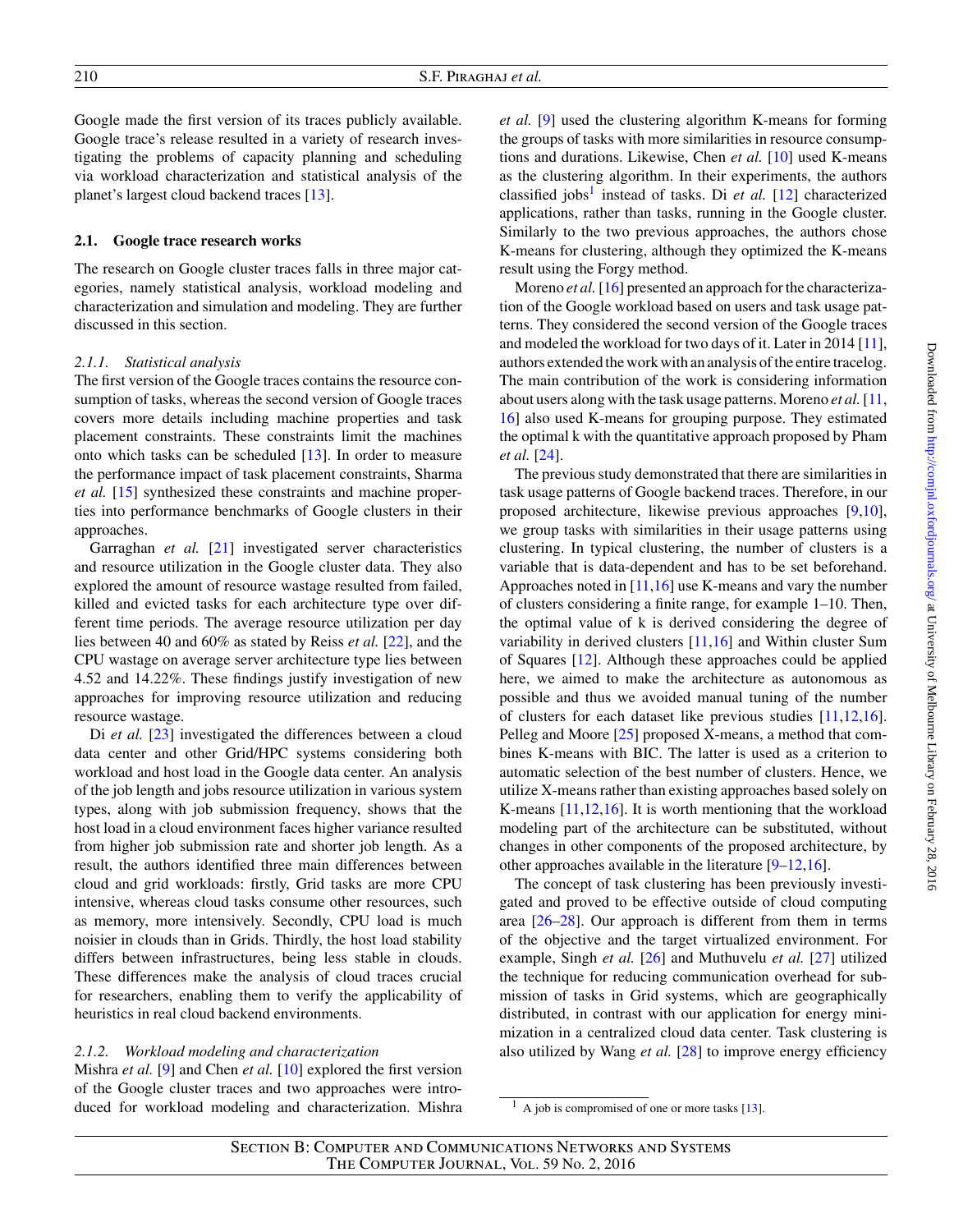in clusters via dynamic frequency and voltage (DVFS) techniques targeting parallel applications. Our approach, on the other hand, is agnostic to the application model and achieves energy-efficiency via consolidation and efficient utilization of data center resources. Furthermore, our work goes beyond these previous approaches on clusters and Grids by leveraging virtualization and mapping groups of tasks to VMs.

#### *2.1.3. Simulation and modeling*

Di *et al.* [\[17\]](#page-15-14) proposed GloudSim as a distributed cloud simulator based on Google traces. This simulator leveraged virtualization technology and modeled jobs and their usage in terms of the CPU, memory and disk. It supports simulation of a cloud environment, that is, as similar as possible to Google cluster.

Moreno *et al.* [\[11](#page-15-12)[,16\]](#page-15-13) proposed a methodology to simulate the Google data center. Authors leveraged their modeling methodology to build a workload generator. This generator is implemented as an extension of the well-known cloud discrete simulator CloudSim [\[29\]](#page-16-0) and is capable of emulating the user behavior along with the patterns of requested and utilized resources of submitted tasks in Google cloud data center.

In this paper, we present an end-to-end architecture aiming at efficient resource allocation and energy consumption in cloud data centers. In this architecture, the cloud provider utilizes the knowledge obtained from the analysis of the cloud backend workload to define customized virtual machine configuration along with maximum task capacity of virtual machines.

In the proposed architecture, likewise the discussed related work [\[11,](#page-15-12)[16,](#page-15-13)[17\]](#page-15-14), we assume availability of virtualization technology and therefore tasks are executed on top of virtual machines instead of physical servers. This architecture can also be implemented utilizing the aforementioned simulation models [\[11,](#page-15-12)[16,](#page-15-13)[17\]](#page-15-14). Our work is different since we aim at decreasing energy by defining the virtual machines configurations along with their maximum task capacity.

## <span id="page-3-0"></span>**3. SYSTEM MODEL AND ARCHITECTURE**

Our proposed architecture targets Platform as a Service data centers operating as a private cloud for an organization. Such a cloud offers a platform where users can submit their applications in one or more programming models supported by the provider. The platform could support, for example, MapReduce or Bag of Tasks applications. Here, users interact with the system by submitting requests for execution of applications supported by the platform. Every application in turn translates to a set of jobs to be executed on the infrastructure. In our studied scenario, the job itself can be composed of one or more tasks.

#### **3.1. User request model**

In the proposed model, users of the service submit their application along with estimated resources required to execute it and receive back the results of the computation. The exact infrastructure where the application executes is abstracted away from users. Parameters of a task submitted by a user are:

- (i) scheduling class;
- (ii) task priority;
- (iii) required number of cores per task;
- (iv) required amount of RAM per task and
- (v) required amount of storage per task.

All the aforementioned parameters are present in Google Cluster traces [\[13\]](#page-15-9).

#### **3.2. Cloud model**

In the presented cloud model, system virtualization technology [\[30\]](#page-16-1) is taken into consideration. This technology improves the utilization of resources of physical servers by sharing them among virtual machines [\[31\]](#page-16-2). Apart from this, live migration of VMs and overbooking of resources via consolidation of multiple virtual machines in a single host reduce energy consumption in the data center [\[32\]](#page-16-3). The other benefit of virtualization is the automation it provides for application development [\[33\]](#page-16-4). For example, once a virtual machine is customized for a specific development environment, the VM's image can be used on different infrastructures without any installation hassles. Therefore, as long as the virtual machine is able to be placed on the server, homogeneity of the environment offered by the VM image is independent of the physical server and its configuration. These characteristics and advantages of the virtualization technology persuade us in applying this in our proposed architecture.

Our focus is on data centers that receive task submissions and where tasks are executed in virtual machines instead of physical servers, a model that has been widely explored in the area of cloud computing [\[34](#page-16-5)[,35\]](#page-16-6). Since these tasks might be different in terms of running environments, it is assumed that tasks run in containers [\[13\]](#page-15-9) that provide these requirements for every one of them. However, in our model, these containers run inside the virtual machines instead of the physical machines. This can be achieved with the use of Linux containers or tools such as Docker [\[36\]](#page-16-7), an open platform for application development and whose containers can run inside the virtual machine or on physical hosts.

#### **3.3. System architecture**

The objective of the proposed architecture (shown in Fig. [1\)](#page-4-0) is to execute the workload with minimum wastage of energy. Therefore, one of the challenges is finding optimal VM configurations, in such a way that the accommodated tasks have enough resources to be executed and resources are not wasted during the operation. Since the proposed model has been designed to operate in a private cloud, the different number and types of

Section B: Computer and Communications Networks and Systems The Computer Journal, Vol. 59 No. 2, 2016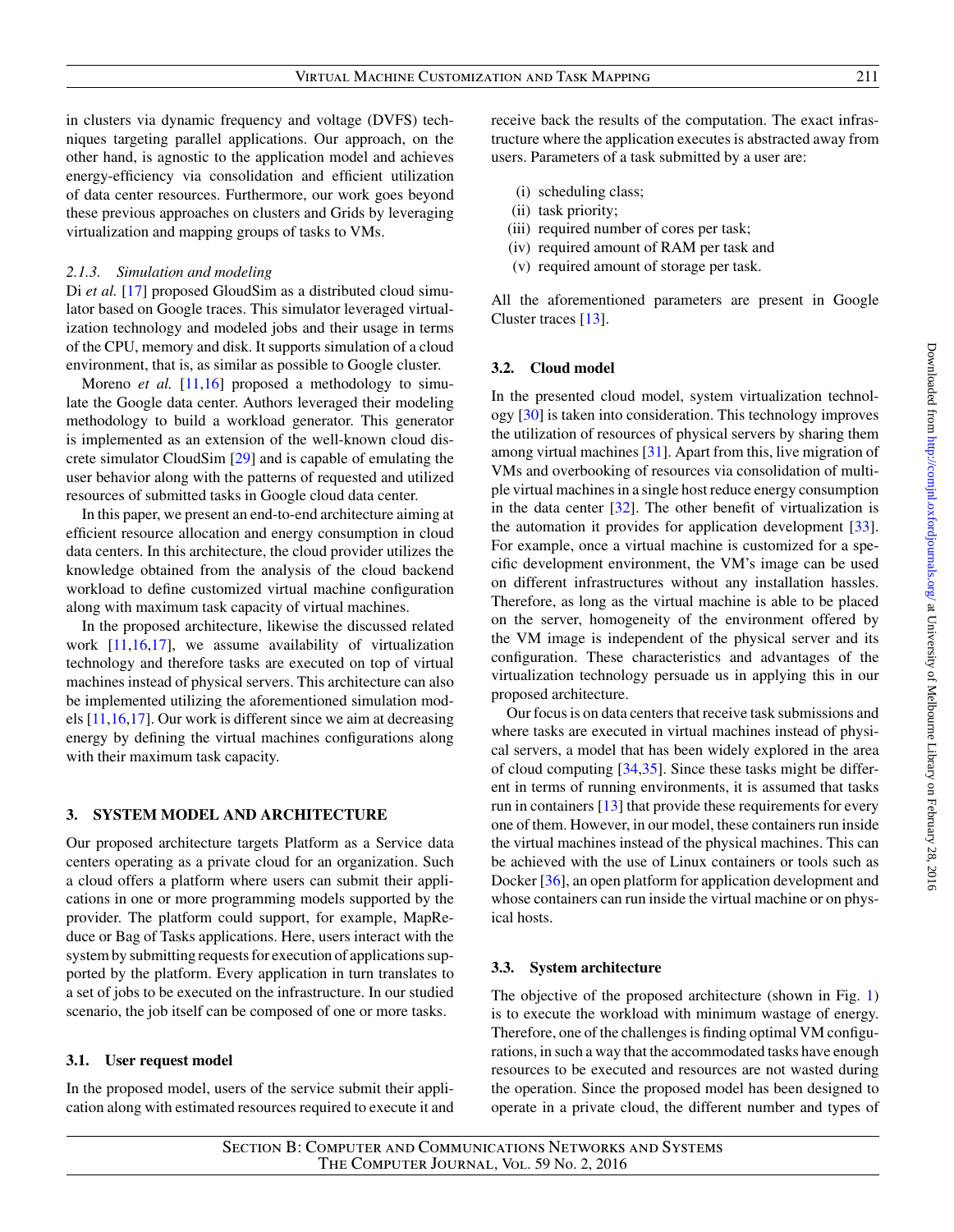applications can be controlled, and there is enough information about submitted tasks so that cloud usage can be profiled.

## **3.4. System components**

The proposed architecture is presented in Fig. [1,](#page-4-0) and their components are discussed in the rest of this section.

# *3.4.1. Pre-execution phase*

We discuss the components of the proposed architecture that need to be tuned or defined before the system runtime:

- (i) *Task classifier:* this component is the entry point of the streaming of tasks being processed by the architecture. It categorizes tasks arrived in a specified time frame into predefined classes. The classifier is trained with the clustering result of the historical data before system start up. The clustering is performed considering average CPU, memory and disk usage together with the priority, length and submission rate of tasks, obtained from the historical data. The time interval for the classification process is specified by the cloud provider according to the workload variance and task submission rate. Once the arriving task is classified in terms of the most suitable virtual machine type for processing it, it is forwarded to the Task Mapper to proceed with the scheduling process. The Task Mapper component is discussed in the execution phase.
- (ii) *VM Type Definer:* this component is responsible for defining the virtual machines' configuration based on the provided historical data. Determining the optimal VM configuration requires analysis of task usage patterns. In this respect, the identification of groups of tasks with similar usage patterns reduces the complexity of estimating the average usage for new tasks. These patterns, which identify groups of tasks that have a mutual optimal VM configuration, are obtained with application of clustering algorithms.
- (iii) *VM Types Repository:* in this repository, the available virtual machine types, including CPU, memory and

disk characteristics, are saved. These types are specified by the *VM Type Definer* considering workload specifications and is derived from historical data used for training the task classifier component.

# *3.4.2. Execution phase*

The components that operate during the execution phase of the system are discussed:

(i) *Task Mapper:* the clustering results from the *Task Classifier* are sent to the *Task Mapper*. The Task Mapper operation is presented in Algorithm [1.](#page-4-1) Based on available resources in the running virtual machines and the available VM types in the *VM Types Repository*, this component calculates the number and type of new virtual machines to be instantiated to support the newly

| Algorithm 1: Overview of the Task Mapper operation |  |  |  |  |
|----------------------------------------------------|--|--|--|--|
| process.                                           |  |  |  |  |

<span id="page-4-1"></span>

|                  | Input: KilledTasks, AvailablevmCapacity, NewTasks,         |
|------------------|------------------------------------------------------------|
|                  | <i>VMTypeRepository</i>                                    |
|                  | <b>Output:</b> NumberofymsToInstatiate                     |
|                  | 1 <b>foreach</b> <i>Processing Window</i> <b>do</b>        |
| $\mathbf{2}$     | foreach Task in NewlyArrivedTasks do                       |
| 3                | <b>if</b> There is a vm in AvailablevmCapacity <b>then</b> |
| $\boldsymbol{4}$ | $vm.$ Assign(Task)                                         |
| 5                | <i>vm</i> .CheckStatus                                     |
| 6                | Delete Task from NewlyArrivedTasks                         |
|                  |                                                            |
| 7                | <b>foreach</b> Task in KilledTasks <b>do</b>               |
| 8                | <b>if</b> There is a vm in AvailablevmCapacity <b>then</b> |
| 9                | $vm.$ Assign( <i>Task</i> )                                |
| 10               | vm.CheckStatus                                             |
| 11               | Delete Task from KilledTasks                               |
|                  |                                                            |
| 12               | LeftTasks = Append KilledTasks to NewlyArrivedTasks        |
| 13               | <b>foreach</b> Task in LeftTasks <b>do</b>                 |
| 14               | Calculate the NumberofymsToInstantiate                     |
|                  |                                                            |



<span id="page-4-0"></span>**FIGURE 1.** Proposed system architecture and its components.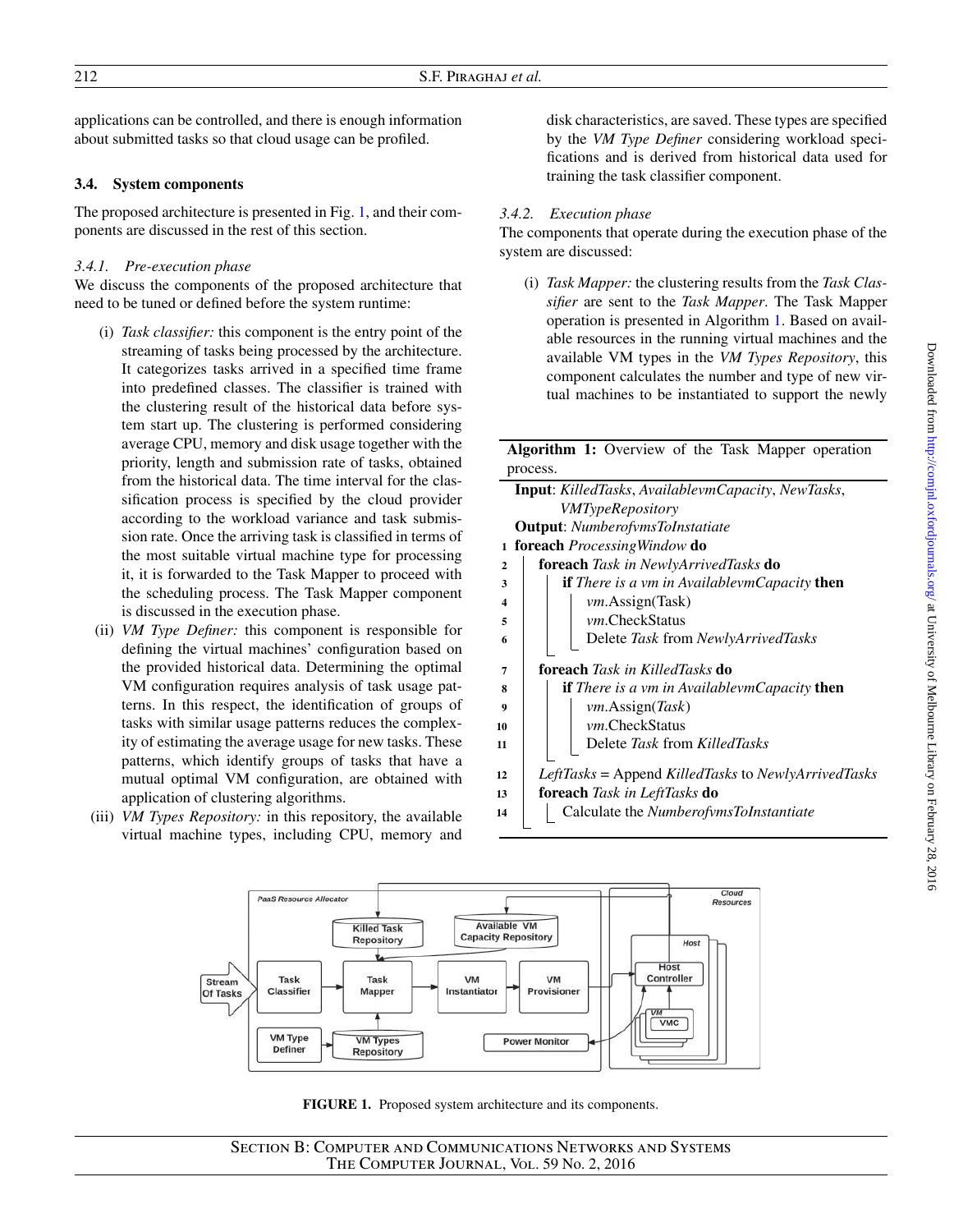arrived tasks. Apart from new VM instantiation when available VMs cannot support the arriving load, this component also reschedules rejected tasks that are stored in the killed task repository to the available virtual machines of the type required by the VM (if any). This component prioritizes the assignment of newly arrived tasks to available resources before instantiating a new virtual machine. However, in order to avoid starvation of the rejected tasks, the component assigns the newly arrived tasks to the available virtual machines and the killed tasks are assigned to newly instantiated VMs. The operation of this component on each process-ing window (Algorithm [1\)](#page-4-1) has complexity  $O(n \times m)$ , where *n* is the total number of tasks to be mapped (i.e., tasks in the *KilledTaskDictionary* along with the tasks received in the processing window) and *m* is the number of VMs.

- (ii) *Virtual Machine Instantiator:* This component is responsible for the instantiation of a group of VMs with the specifications received from the *Task Mapper*. This component decreases the start-up time of the virtual machines by instantiating a group of VMs at a time instead of one VM per time.
- (iii) *Virtual Machine Provisioner:* This component is responsible for determining the placement of each virtual machine on available hosts and turning on new hosts if required to support new VMs.
- (iv) *Killed Task Repository:* Tasks that are rejected by the Controller are submitted to this repository, where they stay until the next upcoming processing window to be rescheduled by the *Task Mapper*.
- (v) *Available VM Capacity Repository:* IDs of virtual machines that have available resources are registered in this repository. It is used for assigning tasks killed by the *Virtual Machine Controller* along with newly arrived ones to available resource capacity.
- (vi) *Power Monitor:* This component is responsible for estimating the power consumption of the cloud data center based on the resource utilization of the available hosts.
- (vii) *Host Controller:* It runs on each host of the data center. It periodically checks virtual machine resource usage (which is received from the Virtual Machine Controllers) and identifies underutilized machines, which are registered in the available resource repository. This component also submits killed tasks from VMs running on its host to the *Killed Task Repository* so that these tasks can be rescheduled in the next processing window. Finally, this component also sends the host usage data to the *Power Monitor*.
- (viii) *Virtual Machine Controller (VMC):* The VMC runs on each VM of the cloud data center. It monitors the usage of the VM and, if the resource usage exceeds the virtual machine capacity, it kills a number of tasks with low priorities so that high priority ones can obtain the resources

they require in the virtual machine. In order to avoid task starvation, this component also considers the number of times a task has been killed. The Controller sends killed tasks to the *Host Controller*to be submitted to the global killed task repository. As mentioned before, killed tasks are then rescheduled on an available virtual machine in the next processing window. The operation of this component is shown in Algorithm [2](#page-5-1) and it has complexity  $O(n \times m)$ , where *n* is the number of running tasks and *m* is the number of VMs.

<span id="page-5-1"></span>

| <b>Algorithm 2:</b> Virtual Machine Controller Process.    |  |  |  |  |  |  |
|------------------------------------------------------------|--|--|--|--|--|--|
| <b>Input:</b> RunningTaskList, TaskUsage                   |  |  |  |  |  |  |
| <b>Output:</b> CPUUsage, MemoryUsage, DiskUsage,           |  |  |  |  |  |  |
| KilledTasksList                                            |  |  |  |  |  |  |
| 1 <b>foreach</b> <i>Processingwindow</i> <b>do</b>         |  |  |  |  |  |  |
| foreach Task in RunningTaskList do<br>$\mathbf{2}$         |  |  |  |  |  |  |
| vm.updateUsage()<br>3                                      |  |  |  |  |  |  |
| vm.updateState()<br>4                                      |  |  |  |  |  |  |
| <b>foreach</b> vm whose state is OverLoaded <b>do</b><br>5 |  |  |  |  |  |  |
| foreach Task in RunningTaskList do<br>6                    |  |  |  |  |  |  |
| <b>if</b> TaskPriority equals to LowestPriority and        |  |  |  |  |  |  |
| has MinNumberofKills then                                  |  |  |  |  |  |  |
| <i>vm.</i> killTask()<br>8                                 |  |  |  |  |  |  |
| <i>vm</i> .updateState()<br>q                              |  |  |  |  |  |  |
|                                                            |  |  |  |  |  |  |

# <span id="page-5-0"></span>**4. TASK CLUSTERING**

In this section, we discuss the selected clustering feature set and the clustering algorithm utilized for clustering tasks with more details.

# **4.1. Clustering feature set**

As our feature set, we used the following characteristics of each task:

- (i) *Task Length*: The time during which the task was running on a machine.
- (ii) *Submission Rate*: The number of times that a task is submitted to the data center.
- (iii) *Scheduling Class*: This feature shows how latency sensitive the task/job is. In the studied traces, the scheduling class is presented by an integer number between 0 and 3. Tasks with a 0 scheduling class are non-production task. The higher the scheduling class is, the more latency sensitive is the task.
- (iv) *Priority*: The priority of a task shows how important a task is. High priority tasks have preference for resources over low priority ones [\[13\]](#page-15-9). The priority is an integer number between 0 and 10.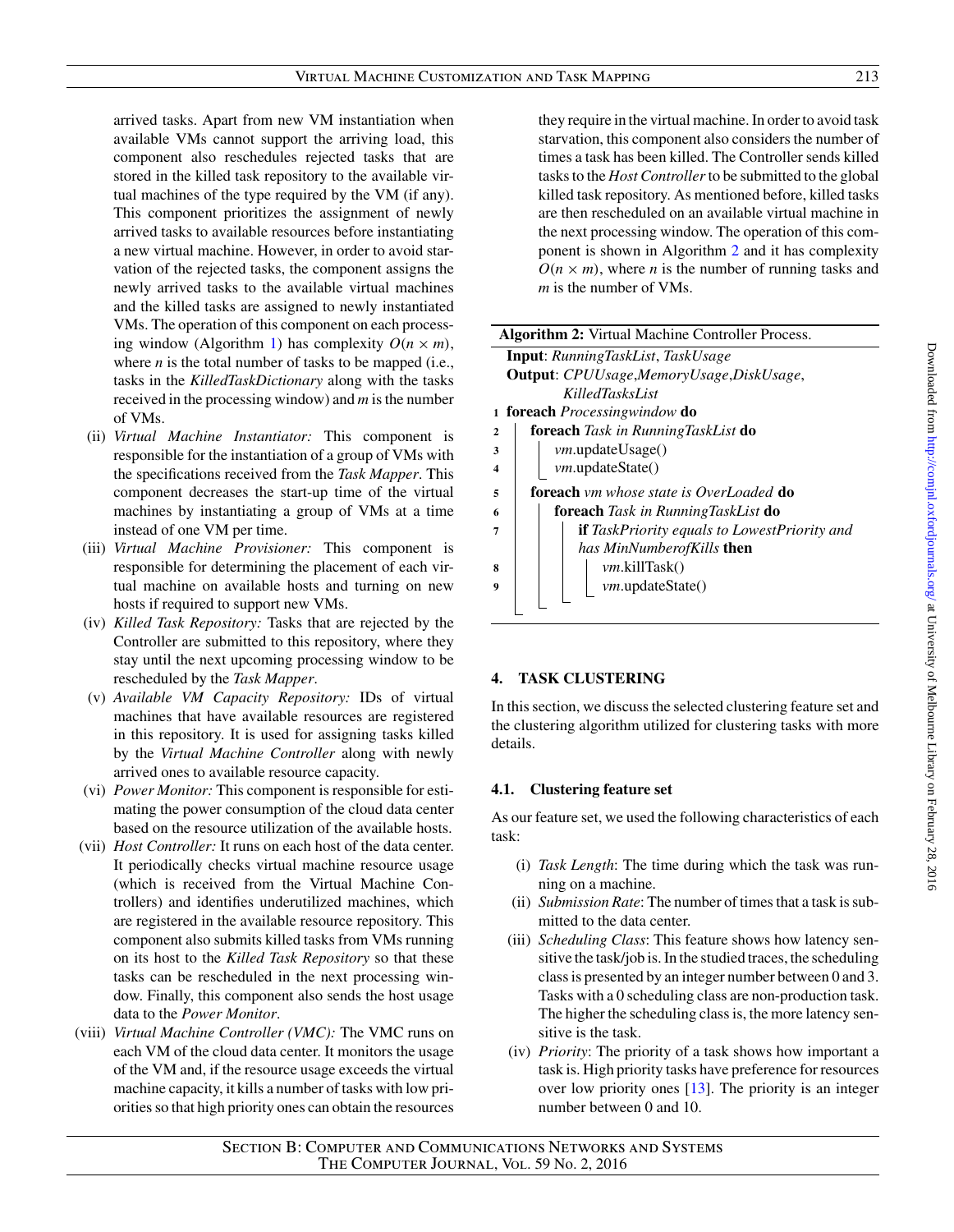(v) *Resource Usage*: The average resource utilization  $U_T$  of a task *T* in terms of CPU, memory and disk, which is obtained using Equation [\(1\)](#page-6-1). In this equation, *nr* is the number of times that the task usage  $(u_T)$  is reported in the studied 24 h period and  $u_{(T,m)}$  is the *m*th observation of the value of utilization  $u<sub>T</sub>$  in the traces.

<span id="page-6-1"></span>
$$
U_T = \frac{\sum_{m=1}^{nr} u_{(T,m)}}{nr}.
$$
 (1)

The selected features of the dataset were used for the estimation of the number of task clusters and determination of the suitable virtual machine configuration for each group. Application of data from other days of the trace, as well as utilization of other parameters from the trace for classification purposes, is the subject of our future work.

## **4.2. Clustering algorithm**

Clustering is the process of grouping objects with the objective of finding the subsets with the most similarities in terms of the selected features. In this respect, both the objective of the grouping and the number of groups affect the results of clustering. In our specific approach, we focus on finding groups of tasks with similarities in their usage pattern so that available resources can be allocated efficiently. For discovering the other factor, namely definition of the most effective number of clusters, the X-means algorithm is utilized.

## *4.2.1. X-means clustering algorithm*

Pelleg *et al.* [\[25\]](#page-15-22) proposed the X-means clustering method as the extended version of K-means [\[37\]](#page-16-8). In addition to grouping, X-means also estimates the number of groups present in a typical dataset, which in the context of the architecture is the incoming tasks.

K-means is a computationally efficient partitioning algorithm for grouping *N*-dimensional dataset into k clusters via minimizing within-class variance. However, supplying the number of groups (k) as an input of the algorithm is challenging since the number of existing groups in the dataset is generally unknown. Furthermore, as our proposed architecture aims for automated decision making, it is important that the number of input parameters is reduced and that the value of *k* is automatically calculated by the platform. For this reason, we opted for X-means.

As stated by Pelleg *et al.* [\[25\]](#page-15-22), X-means efficiently searches the space of cluster locations and number of clusters in order to optimize the Bayesian information Criterion (BIC). BIC is a criterion for selecting the best fitting model amongst a set of available models for the data [\[38\]](#page-16-9). Optimization of the BIC criterion results in a better fitting model.

X-means runs K-means for multiple rounds and then clustering validation is performed using BIC to determine the best value of *k*. It is worth mentioning that X-means has been successfully applied in different scenarios [\[39–](#page-16-10)[42\]](#page-16-11).

# <span id="page-6-0"></span>**5. IDENTIFICATION OF VM TYPES FOR THE VM TYPE REPOSITORY**

Once clusters that represent groups of tasks with similar characteristics in terms of the selected features are defined, the next step is to assign a VM type that can efficiently execute tasks that belong to the cluster. By efficiently, we mean successfully executing the tasks with minimum resource wastage. Parameters of interest of a VM are number of cores, amount of memory and amount of storage. Since tasks in the studied trace need small amount of storage, the allocated disk for virtual machines are assumed to be 10 GB, which is enough for the OS installed on the virtual machine and the tasks disk usage.

## **5.1. Determination of number of tasks for each VM type**

Algorithm [3](#page-6-2) details the steps taken for the estimation of the number of tasks for each virtual machine type. In order to avoid overloading the virtual machines, the maximum number of tasks in each VM is set to 150. This amount is allowed to increase if the resource demand is small compared with the VM capacity. Then, for each allowed number of tasks *i* (*i* between 1 and 150), *i* random tasks are selected from the cluster of task and the average CPU utilization is calculated for this selection. The CPU error is then reported and stored in *temperror*.

Next, according to the *temperror*, the algorithm finds the value of *i* that has the lowest CPU usage estimation error as the VM's number of tasks. This process is repeated for 500 iterations, which enables enough data to be collected for drawing conclusions. The VM's number of tasks in each iteration is then saved in *Minerror*. According to *Minerror*, the number of task for each VM type would be the number which shows the minimum estimation error in most of the iterations. In other words, the algorithm selects the number of tasks that is the most probable to result in less estimation error.

<span id="page-6-2"></span>

|              | Algorithm 3: Estimation of the optimum number of tasks           |
|--------------|------------------------------------------------------------------|
|              | for each VM Type.                                                |
|              | <b>Input:</b> <i>ClusterofTasks</i>                              |
|              | <b>Output:</b> NumberofTasksPerCluster                           |
|              | 1 <b>foreach</b> <i>ClusterofTasks</i> <b>do</b>                 |
| $\mathbf{2}$ | $AvgCPU \leftarrow Average CPU Usage of the Cluster of Tasks$    |
| 3            | for $k$ from 1 to 500 do                                         |
| 4            | for <i>i</i> from 1 to $150$ do                                  |
| 5            | <i>ClusterSample</i> $\leftarrow$ <i>i</i> random samples of     |
|              | TaskCluster without replacement                                  |
| 6            | $AvgCPU_s \leftarrow Average CPU usage$ for the                  |
|              | <i>ClusterSample</i>                                             |
| 7            | $CPU_{Error} \leftarrow \frac{AvgCPU - AvgCPU_{s}}{AvgCPU}$      |
| 8            | $temp_{error}[i] \leftarrow CPU_{Error}$                         |
| 9            | $Min_{Error}[k] \leftarrow$ Index of min(temp <sub>Error</sub> ) |
| 10           | $Number of TasksPerCluster \leftarrow mode(Min_{Error})$         |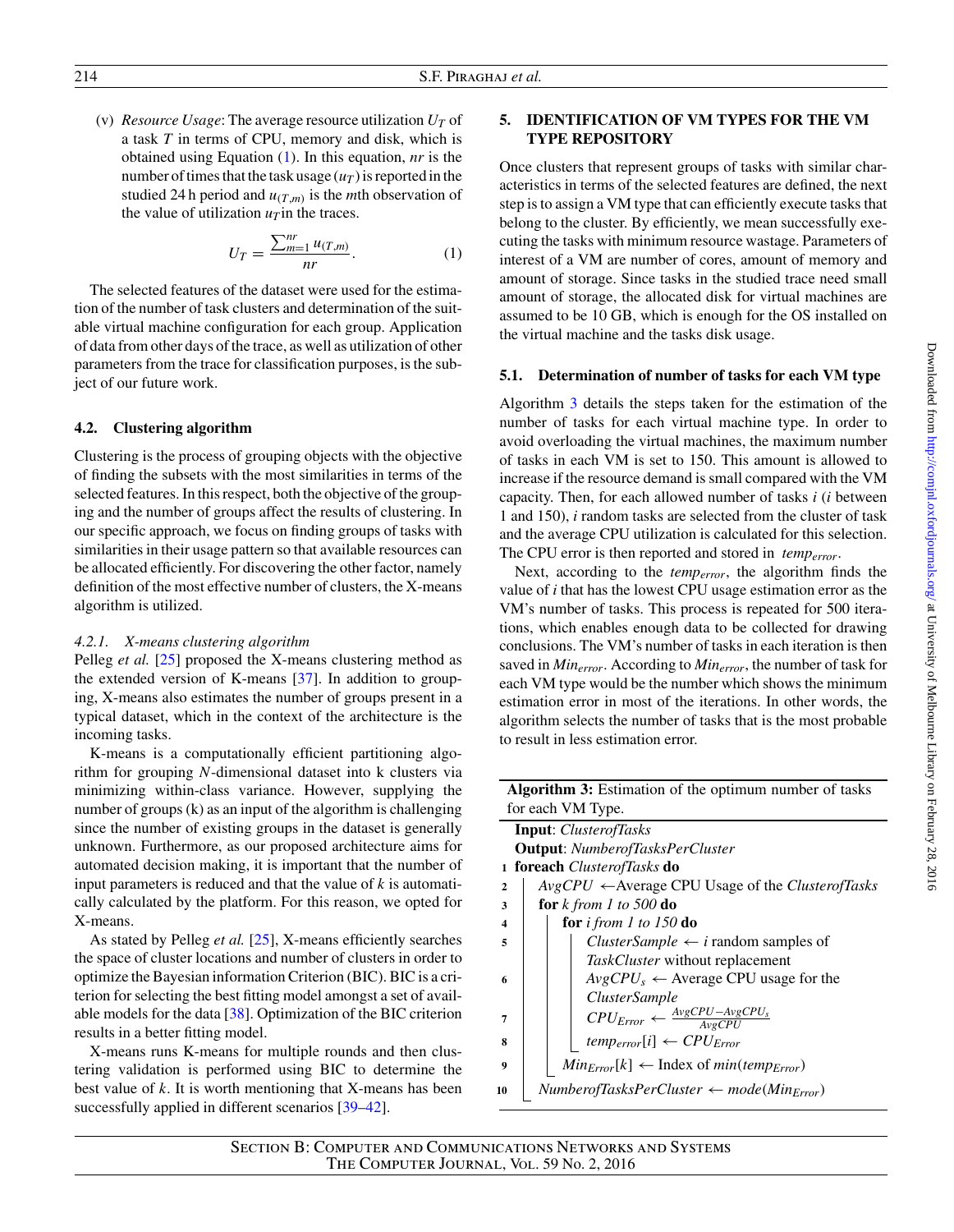Virtual Machine Customization and Task Mapping 215

| VM type | Number of tasks | vCPU | Memory (GB) | VM type | Number of tasks | <b>vCPU</b>   | Memory (GB) |
|---------|-----------------|------|-------------|---------|-----------------|---------------|-------------|
| TYPE 1  | 136             |      | 4.5         | TYPE 10 | 250             |               | 0.4         |
| TYPE 2  | 125             |      | 0.5         | TYPE 11 | 188             | 3             | 1.6         |
| TYPE 3  | 500             |      | 1.8         | TYPE 12 | 1250            |               | 1.1         |
| TYPE 4  | 38              | 6    | 11          | TYPE 13 | 118             | 4             | 10.3        |
| TYPE 5  | 139             |      | 3.4         | TYPE 14 | 126             | 25            | 14.2        |
| TYPE 6  | 250             |      | 0.9         | TYPE 15 | 100             | ∍             | 1.9         |
| TYPE 7  | 143             | 14   | 20.6        | TYPE 16 | 136             |               | 6.8         |
| TYPE 8  | 150             | 3    | 2.4         | TYPE 17 | 143             | $\mathcal{L}$ | 1.1         |
| TYPE 9  | 154             | 8    | 4.3         | TYPE 18 | 500             |               | 3.8         |

<span id="page-7-2"></span>**TABLE 1.** Virtual machine configurations.

## **5.2. Estimation of resource usage of tasks in each cluster**

After estimating the maximum number of tasks in each virtual machine with the objective of decreasing the estimation error, the virtual machine types need to be defined. For this purpose, there is a need to estimate the resource usage of a typical task running in a virtual machine. For estimating the resource usage of each task in a cluster, the algorithm uses the average resource usage and variance of each cluster of tasks in our selected dataset. The first step for this is the computation of the average resource usage of each task during the second day of the trace and then for each cluster, the 98% confidence interval of the average utilization of resources of the tasks in the group is used. The upper-bound of the calculated confidence interval is then used as the estimate of the resource demands (*RD*s) for a typical task from a specific cluster.

## **5.3. Determination of virtual machines configuration**

After obtaining the estimates for resource demands (RD) and the number of tasks in a virtual machine type (nT), the specifications of the virtual machine is derived using Equation [\(2\)](#page-7-1).

<span id="page-7-1"></span>
$$
Capacity = \lceil nT * RD \rceil. \tag{2}
$$

Since tasks running in one virtual machine are already sharing the resources, at least one core of the CPU of the physical machine is assigned for each virtual machine. Because of the rounding process in Equation [\(2\)](#page-7-1), the number of tasks in each virtual machine is estimated again applying the same equation.

The process above was applied to determine VM types for each cluster. VM types resulting from the above process are stored in the VM Types Repository to be used by the Task Mapper for assignment purposes. The application of this process resulted in the VM types described in Table [1.](#page-7-2) The number of tasks *nT* obtained via Equation [\(2\)](#page-7-1) is used as the virtual machines' task capacity for the proposed Utilization-based Resource Allocation (URA) policy, which is briefly discussed in the next section along with the other proposed policies.

## <span id="page-7-0"></span>**6. RESOURCE ALLOCATION POLICIES**

The number of tasks residing in one VM varies from one cluster to another. As discussed in the previous section, virtual machine configurations are tailored to the usage pattern of the tasks residing in the VMs. The same virtual machine configurations are used for all the proposed policies. However, these algorithms are different in terms of the task capacity of the virtual machines for each cluster of tasks. These resource allocation policies are detailed:

- (i) *URA*: in this policy, the number of tasks assigned to each VM is computed according to the 98% confidence interval of the observed average utilization of resources by the tasks being mapped to the VM. For example, if historical data shows that tasks of a cluster used on average 1 GB, and tasks of such cluster are going to be assigned to a VM with 4 GB of RAM, URA will assign 4 of such tasks, regardless the estimated amount of memory declared by the user when submitting the corresponding job (which is the value obtained from the traces). The task capacity of each virtual machine type is equal to the  $nT$  obtained from Equation  $(2)$ , which is discussed in Section [5.](#page-6-0)
- (ii) *Requested Resource Allocation* (RRA): in this policy, the same virtual machine types from URA are considered; however, the number of tasks assigned to a VM is based on the average requested amount by the submitted tasks. As mentioned before, the requested amount of resources is submitted along with the tasks. RRA is used as a baseline for our further comparisons in terms of data center power consumption and server utilization.

The other four policies are derived from the results of the evaluation of URA. In this respect, the usage of virtual machines is studied to get more insight about the cause of rejections (CPU, memory or disk) and the number of running tasks in each virtual machine when the rejections occurred.

For each virtual machine, the minimum number of running tasks that utilizes more than 90% of the VM's capacity in terms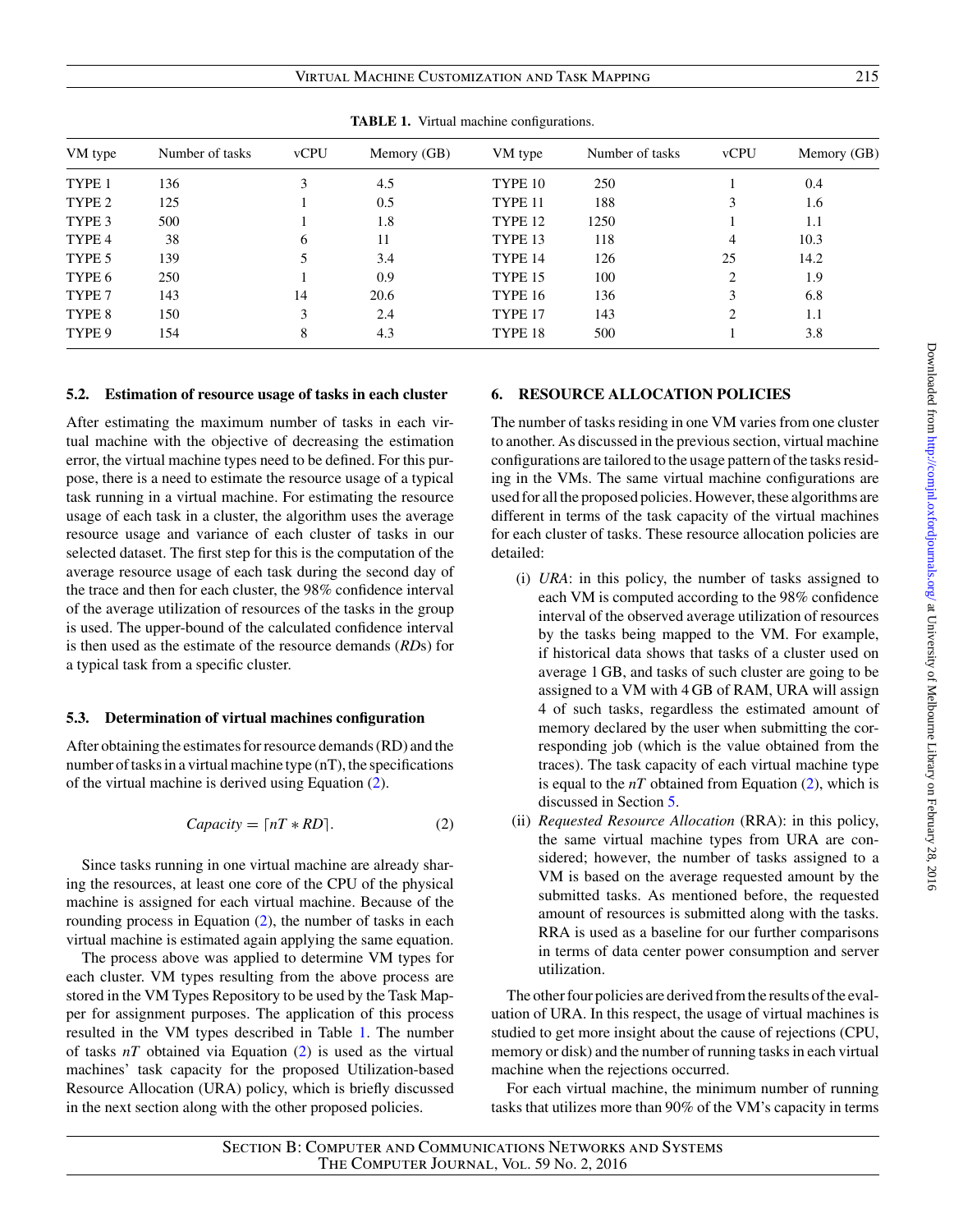216 S.F. Piraghaj *et al.*

**Algorithm 4:** Determination of the minimum number of running tasks for each virtual machine that causes VM resource utilization to be higher than 90% of its capacity without causing rejections.

<span id="page-8-1"></span>

|                         | <b>Input:</b> vmListsofClusters = {vmList <sub>1</sub> ,, vmList <sub>18</sub> }                                                   |
|-------------------------|------------------------------------------------------------------------------------------------------------------------------------|
|                         | $vmList_{clusterIndex} = \{vmID_1, \ldots,vmID_{numberofVMs}\}_{clusterIndex}$                                                     |
|                         | $resourceList = \{CPU, memory, disk\}$                                                                                             |
|                         | <b>Output:</b> $nT_{\text{(clusterIndex,Res)}} = \{nt_{\text{vmID}_1}, \ldots, nt_{\text{vmID}_{\text{numberofVM}_S}}\}$           |
|                         | 1 for clusterIndex $\leftarrow$ 1 to 18 do                                                                                         |
| $\overline{2}$          | $vmlDList \leftarrow \numlistsoftClusters.get(clusterIndex)$                                                                       |
| 3                       | for <i>vmID</i> in <i>vmIDList</i> do                                                                                              |
| $\overline{\mathbf{4}}$ | <b>foreach</b> Res in resourceList <b>do</b>                                                                                       |
| 5                       | Find minimum number of running tasks ( <i>nt</i> ) that caused the utilization of the resource ( <i>Res</i> ) to be between 90% to |
|                         | 100% of its capacity. $nT_{\text{(clusterIndex, Res)}}$ .add $(nt_{\text{vmID}})$                                                  |
|                         |                                                                                                                                    |
|                         |                                                                                                                                    |

of CPU, memory and disk without causing any rejections are extracted. This 90% limit avoids the occurrence of underutilized virtual machines. The extracted number is defined as *nt(vmID*,*resource)*. The procedure is applied on each cluster and is explained with more details in Algorithm [4.](#page-8-1)

For each cluster determined by its *clusterIndex* in Algorithm [4,](#page-8-1) *nt* is obtained for each VM type. Then, *nt* of the VMs in each cluster are gathered in a set named *nTclusterIndex*,*Res* for each of the considered resources (*Res*) including CPU, memory and disk. We propose four policies to determine the number of tasks residing in each virtual machine. These policies as described below are based on the estimates (average, median, the first and the third quantile) derived from *nTclusterIndex*,*Res* for each cluster.

(i) *Average Resource Allocation policy (AvgRA):* For each cluster of tasks, considering *m* as the length of the set *nTclusterIndex*,*(CPU*,*memory*,*disk)*, for the average number of tasks, we have

$$
nT_{Avg,resource} = \left(\sum_{i=1}^{m} nt_{i,resource}/m\right). \tag{3}
$$

The  $nT_{Avg}$  is estimated for each resource separately. In this policy, the number of tasks residing in each virtual machine type is equal to the minimum *nT* obtained for each resource (Equation [\(4\)](#page-8-2)).

<span id="page-8-2"></span>
$$
nT_{minimum} = \min(nT_{Avg,CPU}, nT_{Avg,memory}, nT_{Avg,Disk}).
$$
\n(4)

(ii) *First Quantile Resource Allocation policy (FqRA):* For this policy, the first quantiles<sup>[2](#page-8-3)</sup> of the  $nT_{clusterIndex,Res}$  sets are used for determining the number of tasks allocated to each virtual machine type. Like AvgRA, the minimum amount obtained for each of the resources is used. By resource, we mean the virtual machine's CPU, memory or disk capacity.

- (iii) *Median Resource Allocation policy (MeRA):* for this policy, the second quantiles (median)<sup>2</sup> of the *nTclusterIndex*,*Res* sets are used for determining the number of tasks allocated to each virtual machine type. Like the previous policy, the minimum amount of *nTMed*,*resource* obtained for each of the resources is used for determining the VM's task capacity.
- (iv) *Third Quantile Resource Allocation policy (ThqRA):* In this policy, the third quantiles<sup>2</sup> of the  $nT_{clusterIndex,Res}$ sets are used for determining the number of tasks allocated to each virtual machine type. As in the previous cases, the minimum amount of  $nT_{Med,resource}$  obtained for each of the resources is used for determining the virtual machines task capacity.

## <span id="page-8-0"></span>**7. EXPERIMENT SET UP**

We discuss the setup of the experiments that we conducted to evaluate our proposed approach in terms of its efficiency in task execution and power consumption.

The dataset used in this paper is derived from the second version of the Google cloud trace log [\[13\]](#page-15-9) collected during a period of 29 days. The log consists of data tables describing the machines, jobs and tasks. In the trace log, each job consists of a number of tasks with specific constraints. Considering these constraints, the scheduler determines the placement of the tasks on the appropriate machines. The event type value in the job and tasks are reported in the event table. The job/task event has two types: events that change the scheduling state such as submitted, scheduled or running and events that indicate the state of a job such as dead [\[13\]](#page-15-9). For the purpose of this evaluation, we utilize all the events from the trace log and we assume that all the events are occurring as reported in the trace log. The second day of the traces is selected for evaluation purpose, as it had the highest number of task submissions.

In the available traces, resource utilization measurements and requests are normalized, and the normalization is performed separately for each column. As stated by Reiss *et al.* [\[13\]](#page-15-9),

<span id="page-8-3"></span><sup>&</sup>lt;sup>2</sup> The *k* quantile of a sorted set is the value that cuts off the first  $(25 * k)\%$  of the data. For first, second and third quantile k is equal to 1, 2 and 3, respectively.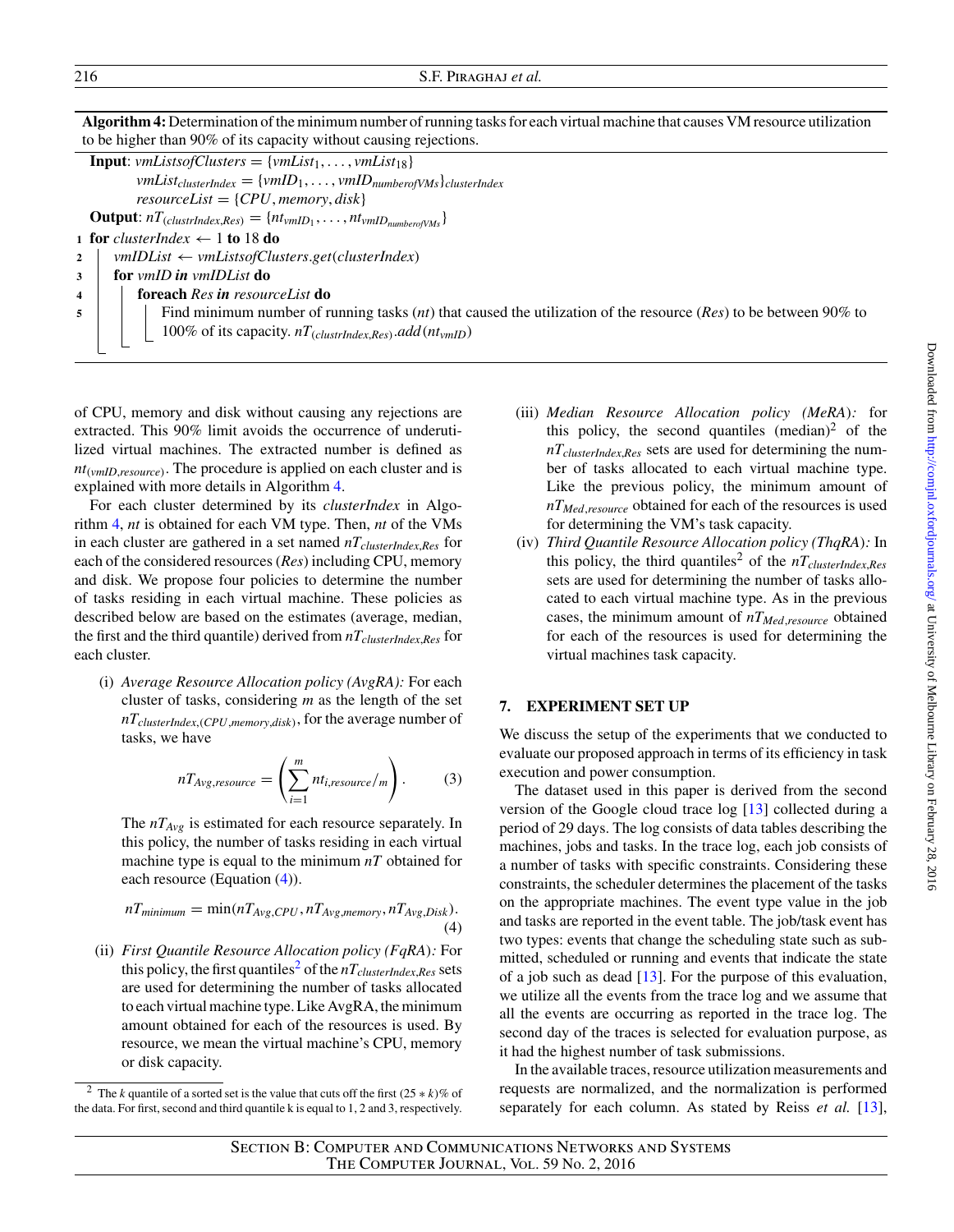<span id="page-9-1"></span>**TABLE 2.** Largest amount of each resource applied for de-normalization.

| <b>CPU</b>                                             | Memory $(GB)$ Disk $(GB)$ |  |
|--------------------------------------------------------|---------------------------|--|
| 100% of a core of the largest<br>machine CPU (3.2 GHz) | 4                         |  |

normalization is carried out in relation to the highest amount of the particular resource found on any of the machines. In this context, to get a real sense of the data, we assume the largest amount of resources for each column as described in Table [2](#page-9-1) and multiply each recorded data by the related amount (e.g for recorded memory utilization we have  $Real_{util} = Recorded_{Util} * 4$ . Then, the total resource utilization and requested amount are calculated for each cluster as discussed in the last section. In order to eliminate placement constraints, only the tasks scheduled on one of the three available platforms are considered and the configurations of the simulated data center servers are further discussed in Section [7.1.](#page-9-2)

The proposed system is simulated for each cluster and the tasks are assigned to the corresponding virtual machine types during each processing window (1 min for the purposes of these experiments). The simulation runtime is set to 24 h. Cluster resource usage and number of rejected tasks are reported for each cluster of tasks separately. Since the virtual machine placement also affects the simulation result, the same policy introduced in Section [7.2](#page-9-3) is used in the Virtual Machine Provisioner component for all the proposed algorithms. In order to show the efficiency of our proposed architecture in terms of power consumption, linear power consumption model is considered for each of the running machines. The power consumption model is further discussed in Section [7.3.](#page-9-4)

### <span id="page-9-2"></span>**7.1. Data center servers' configuration**

We define a data center with three server configurations listed in Table [3.](#page-10-0) These types are inspired from Google data center and its host configurations during the studied trace period. Hosts in the Google cluster are heterogeneous in terms of the CPU, memory and disk capacity. However, hosts with the same platform ID have the same architecture.

As mentioned in Section [2,](#page-1-0) there are three types of platforms in Google data center. In order to eliminate placement constraint for tasks, we have chosen the platform with the largest number of task submissions. The server architecture for our implementation is the same for all three types. As suggested by Garraghan *et al.* [\[43\]](#page-16-12), servers in this platform are assumed to be 1022G-NTF (Supermicro Computer Inc.) inspired from the SPECpower\_ssj2008 results [\[44\]](#page-16-13).

## <span id="page-9-3"></span>**7.2. Virtual machine placement policy**

The First Fit algorithm is applied as the placement policy for finding the first available machines for hosting newly instantiated VMs. The algorithm first searches through the running machines to find if there are enough resources available for the virtual machine. It reports the first running host that can provide the resources for the VM. If there is no running host found for placing the virtual machine, a new host is activated. The new host is selected from the available host list, which is obtained from the trace log and contains the hosts IDs along with their configurations. All the proposed algorithms have access to the same host list to make sure that the placement decision does not affect the simulation results.

#### <span id="page-9-4"></span>**7.3. Server's power consumption model**

The power profile of the selected server $3$  from SPEC power is used for determining the linear power model constants in Equation [\(5\)](#page-9-6) [\[45\]](#page-16-14). The power consumption for processing tasks at time *t* is defined as the accumulative power consumed in all the active servers at that specific time. For each server, the power consumption at time *t* is calculated based on the CPU utilization and server's idle and maximum power consumption (Eq. [\(5\)](#page-9-6)). We focus on energy consumption of CPU because this is the component that presents the largest variance in energy consumption regarding its utilization rate [\[45\]](#page-16-14).

<span id="page-9-6"></span>
$$
P_n(t_i) = (P_{max} - P_{idle}) * n/100 + P_{idle}
$$
 (5)

### <span id="page-9-0"></span>**8. EXPERIMENT RESULTS**

X-means algorithm reports the existence of 18 clusters in the tasks. In this section, we go through the specifications of the task clusters and then we compare how efficiently the six algorithms can successfully execute the tasks. Later, in Section [8.3,](#page-13-0) we discuss the comparison of the proposed algorithms in terms of their energy consumption.

#### **8.1. Characteristics of task clusters**

We briefly discuss the characteristics of task clusters in terms of the scheduling class, priority, and the average length of the tasks in each group (Table [4\)](#page-10-1). The population comparison of the clusters is presented in Fig. [2.](#page-11-0) To enable a better understanding of the characteristics of task clusters, Fig. [3](#page-11-1) summarizes Table [4](#page-10-1) considering the similarities between task groups.

In Fig. [3,](#page-11-1) task priority higher than 4 is considered 'high'. In addition, the average task length *<*1 and *<*5 h are noted 'short' and 'medium' length, respectively. The average task length higher than 5 h is considered 'long'. Figure [3](#page-11-1) shows that almost 78% of the tasks fall in to the short length category. In addition, all long and medium length tasks have higher priorities and are less likely to be preempted. This logic is implemented in the Google cluster scheduler to avoid long tasks getting restarted in

<span id="page-9-5"></span><sup>3</sup> 1022G-NTF (Supermicro Computer, Inc.)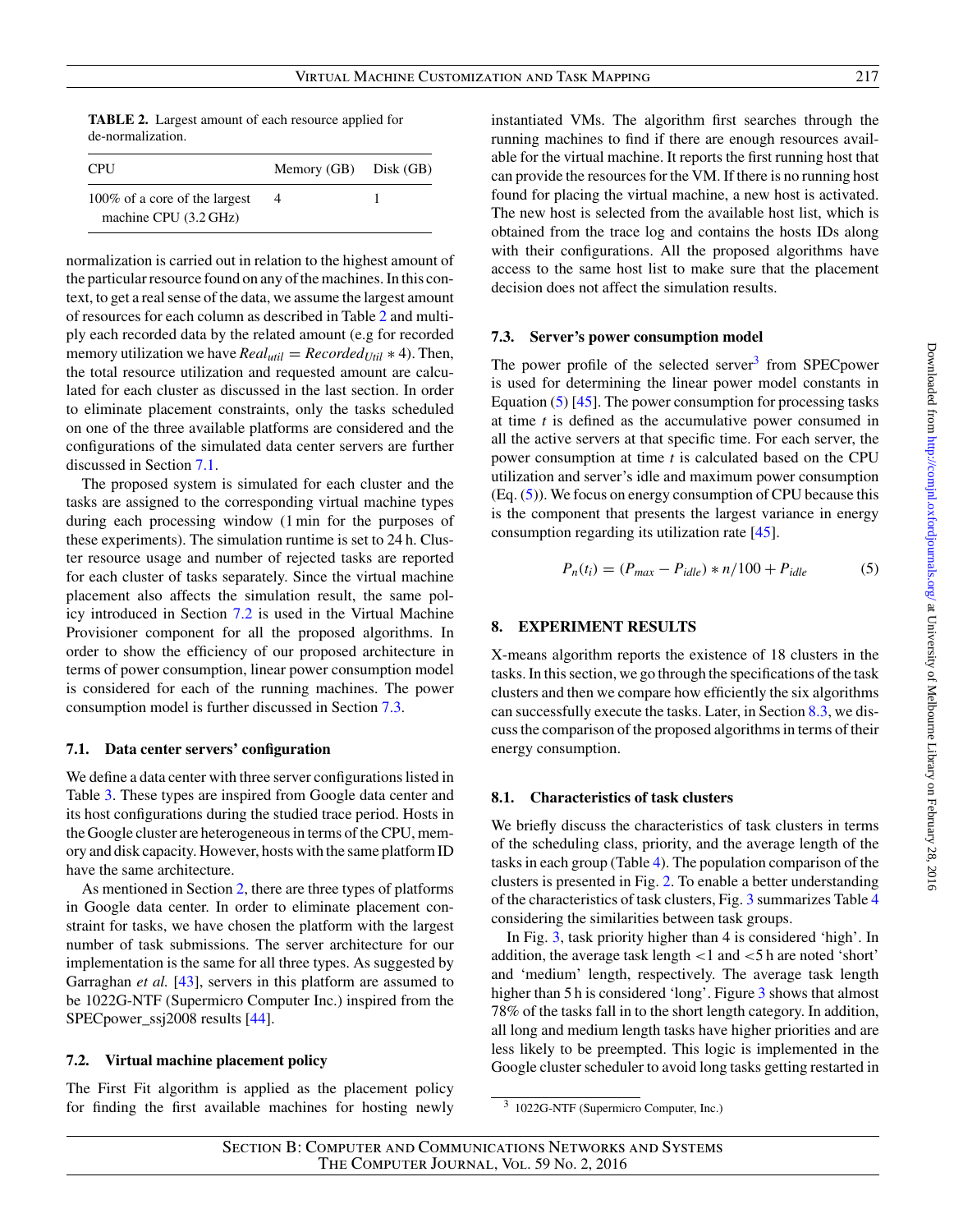## 218 S.F. Piraghaj *et al.*

<span id="page-10-0"></span>TABLE 3. Available server configurations present in one of the platforms of the Google cluster [\[43\]](#page-16-12).

| Server type | Number of cores | Core speed (GHz) | Memory (GB) | Disk(GB) | $P_{idel}$ (W) | $P_{max}$ (W) |
|-------------|-----------------|------------------|-------------|----------|----------------|---------------|
| Type1       | 32              | 1.0              |             | 1000     | 70.3           | 213           |
| Type2       | 32              | 1.6              | 16          | 1000     |                |               |
| Type3       | 32              | L.O              | 24          | 1000     |                |               |

<span id="page-10-1"></span>**TABLE 4.** Statistics of the clusters in terms of the scheduling class, priority and the average task length. The star sign (\*) shows the dominant priority and scheduling class of the tasks in each group.

|            | Scheduling class             |                |                            | Priority                   |                          |                            |                             |                            |                 | Task length (average) |
|------------|------------------------------|----------------|----------------------------|----------------------------|--------------------------|----------------------------|-----------------------------|----------------------------|-----------------|-----------------------|
| Cluster-1  | $\boldsymbol{0}$<br>$0.09\%$ | $1*$<br>99.76% | $\overline{2}$<br>$0.15\%$ | 8<br>$0.88\%$              |                          | $9*$<br>99.10%             | 10<br>$0.01\%$              | $11\,$<br>$0.01\%$         |                 | 18.19(h)              |
| Cluster-2  | $0*$<br>$100\%$              |                |                            | $6*$<br>$100\%$            |                          |                            |                             |                            |                 | $6.38$ (min)          |
| Cluster-3  | $0*$<br>$100\%$              |                |                            | $8*$<br>63.20%             |                          | 9<br>36.76%                |                             | $10\,$<br>$0.04\%$         |                 | $5.7$ (min)           |
| Cluster-4  | $0*$<br>$100\%$              |                |                            | $4*$<br>$100\%$            |                          |                            |                             |                            |                 | 1.04(h)               |
| Cluster-5  | $0*$<br>$100\%$              |                |                            | $4*$<br>$100\%$            |                          |                            |                             |                            |                 | 20.32 (min)           |
| Cluster-6  | $0*$<br>100%                 |                |                            | $4*$<br>$100\%$            |                          |                            |                             |                            |                 | $5.32$ (min)          |
| Cluster-7  | $0*$<br>$100\%$              |                |                            | $0*$<br>97.02%             |                          | $\mathbf{1}$<br>2.98%      |                             | $\overline{c}$<br>$0.01\%$ |                 | 56.82 (min)           |
| Cluster-8  | $0*$<br>94.32%               |                | $\mathbf{1}$<br>5.7%       | $0*$<br>83.44%             | $\mathbf{1}$<br>$8.42\%$ | $\overline{c}$<br>0.33%    | $\overline{4}$<br>$7.80\%$  | 9<br>$0.01\%$              |                 | 4.72(h)               |
| Cluster-9  | $0*$<br>$100\%$              |                |                            | $\boldsymbol{0}$<br>36.55% |                          | $1*$<br>63.23%             |                             | $\boldsymbol{2}$<br>0.23%  |                 | 1.47(h)               |
| Cluster-10 | $0*$<br>$100\%$              |                |                            | $0*$<br>100%               |                          |                            |                             |                            |                 | 28.04 (min)           |
| Cluster-11 | $0*$<br>100%                 |                |                            | $1*$<br>99.2%              |                          |                            | $\sqrt{2}$<br>$0.8\%$       |                            |                 | 19.19 (min)           |
| Cluster-12 | $0*$<br>100%                 |                |                            | $0*$<br>$100\%$            |                          |                            |                             |                            |                 | 21.17 (min)           |
| Cluster-13 | $2*$<br>74.9%                |                | 3<br>25.1%                 | $\overline{2}$<br>$0.03\%$ | $4*$<br>30.97%           | 6<br>$16.28\%$             | $8\,$<br>$21.75\%$          | 9<br>28.17%                | $10\,$<br>2.80% | 38.66 (min)           |
| Cluster-14 | $\mathbf{0}$<br>2.28%        | $1*$<br>97.62% | $\overline{2}$<br>$0.09\%$ | $\mathbf{1}$<br>$0.04\%$   |                          | $\overline{c}$<br>$0.02\%$ | $4*$<br>99.49%              | 9<br>0.45%                 |                 | 42.9 (min)            |
| Cluster-15 | $1*$<br>100%                 |                |                            | $4*$<br>97.67%             |                          | 5<br>$0.04\%$              |                             | 6<br>2.29%                 |                 | 39.83 (min)           |
| Cluster-16 | $2*$<br>93.67%               |                | 3<br>$6.33\%$              | $0*$<br>$67.61\%$          | $\mathbf{1}$<br>28.14%   | $\overline{2}$<br>4.23%    | $\overline{4}$<br>$0.015\%$ | 9<br>$0.001\%$             |                 | 1.45(h)               |
| Cluster-17 | $1*$<br>100%                 |                |                            | $0*$<br>99.2%              |                          |                            | $\mathbf{1}$<br>$0.8\%$     |                            |                 | 27.59 (min)           |
| Cluster-18 | $1*$<br>$100\%$              |                |                            | $\mathbf{1}$<br>2.7%       |                          |                            | $2*$<br>97.3%               |                            |                 | 20.49 (min)           |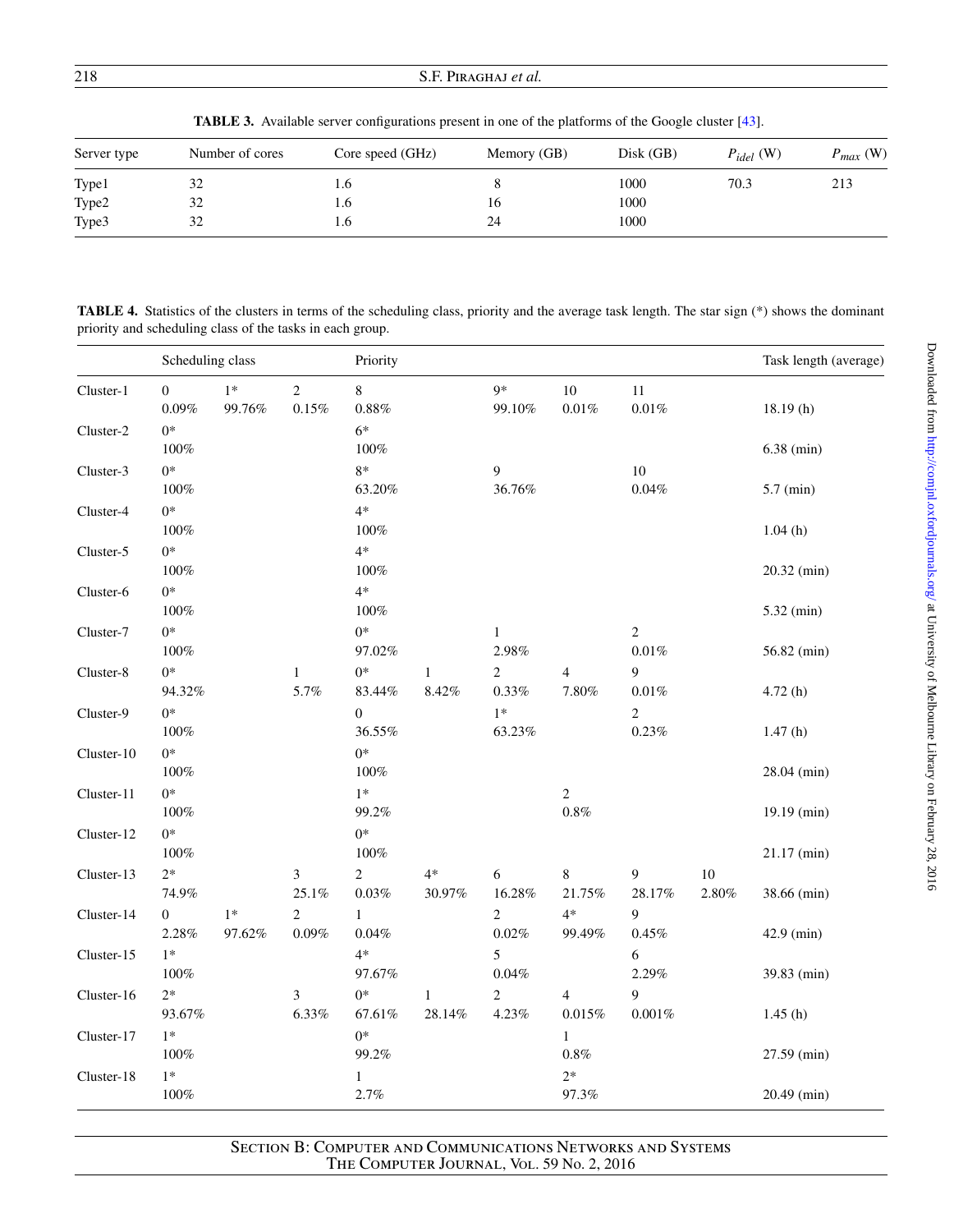the middle of execution, which leads to more resource wastage. Next, we describe the four meta-cluster task groups.

- (i) *Short and high priority tasks (Cluster 2, 3, 13):* Tasks in clusters 2 and 3 are all from scheduling class 0. However, tasks in cluster 13 are from higher scheduling classes, which indicates that they are more latency sensitive than the tasks in clusters 2 and 3. Amongst these three clusters, cluster 13, with the average length of 38.66 min, has the longest average length.
- (ii) *Short and low priority tasks (Clusters 5, 6, 7, 10, 11, 12, 14, 15, 17, 18):* Comparing to others, this category includes the largest number of clusters. Cluster 7, with the average length of 56.82 min, has the longest tasks in this group. Considering the scheduling class, tasks in clusters 5, 6, 7, 10, 11 and 12 are all from scheduling



<span id="page-11-0"></span>**FIGURE 2.** Population of tasks in each cluster. Clusters 15–18 are the most populated clusters. Since Cluster 1 population is *<*1%, it is not shown in the chart.

class 0 while most of the tasks in clusters 14, 15, 17 and 18 are from scheduling Class 1.

- (iii) *Medium and low priority tasks (Clusters 4, 8, 9, 16):* In terms of the average task length, Cluster 8, with 4.72 h, has the longest length. Considering the scheduling class, the tasks in Cluster 16 are more latency sensitive and probably belong to the production line, while the tasks from the other three clusters are less latency sensitive.
- (iv) *Long and high priority tasks (Cluster 1):* Although Cluster 1 contains *<*1% of the tasks (Fig. [2\)](#page-11-0), this group has the highest priority tasks with the longest durations as shown in Table [4.](#page-10-1) Most of the tasks of the group have scheduling Class 1, which shows they are less latency sensitive in comparison with the tasks from higher scheduling classes.

The results of clustering allowed us to draw conclusions per cluster that help in the design of specific resource allocation policies for each cluster. For example, as depicted in Fig. [3,](#page-11-1) tasks in Cluster 1 are the longest and have the highest priority. Therefore, one can conclude that the system assigns the higher priority to these long tasks so that if they failed, the system still has time to reschedule them. In contrast, as illustrated by Fig. [3,](#page-11-1) the majority of tasks with short length have been given low priorities. This is because, in case of both failure or resource contention, the system can delay their execution and still guarantee that they are executed in time.

In addition, as shown in Table [5,](#page-12-0) for task clusters with larger length, less usage variation is observed. For resource allocation policies, this makes the usage estimation of resources and predictions more accurate and more efficient, as less sampling data are required, while the prediction window can be widened. The opposite holds for clusters with smaller length: in these



<span id="page-11-1"></span>**FIGURE 3.** Clusters of tasks are categorized on three levels according to the average length, the priority and the scheduling class (*C*) considering the statistics in Table [4.](#page-10-1)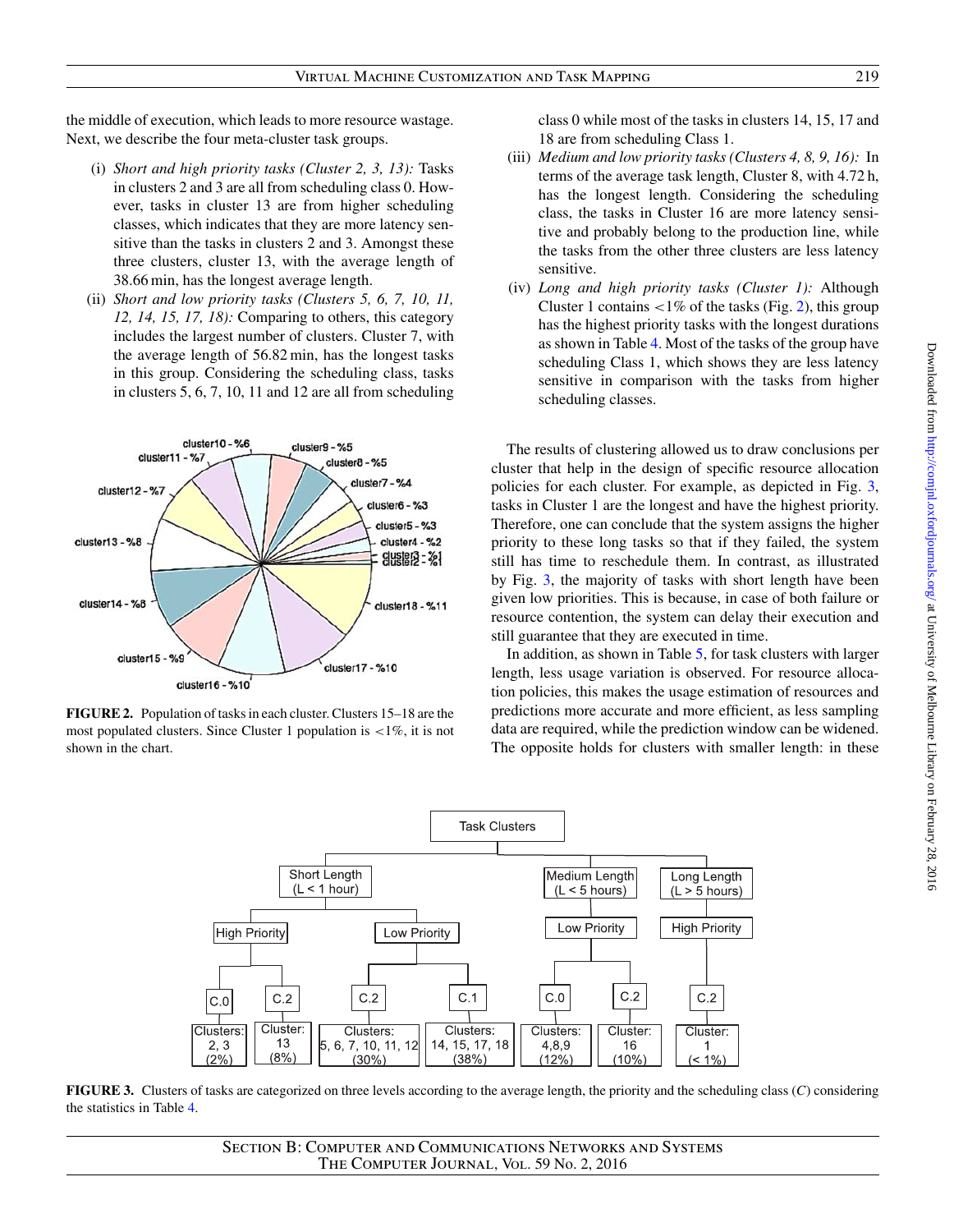| 220 | S.F. PIRAGHAJ et al. |
|-----|----------------------|
|     |                      |

| ClusterIndex | <b>RRA</b> | FqRA  | AvgRA | MeRA           | ThqRA | <b>URA</b> |
|--------------|------------|-------|-------|----------------|-------|------------|
| Cluster-1    | 15         | 29    | 34    | 32             | 38    | 136        |
| Cluster-2    | 20         | 33    | 39    | 40             | 43    | 125        |
| Cluster-3    | 20         | 16500 | 16500 | 16500          | 16500 | 500        |
| Cluster-4    | 41         | 33    | 43    | 38             | 56    | 38         |
| Cluster-5    | 28         | 32    | 48    | 46             | 56    | 139        |
| Cluster-6    | 8          | 51    | 88    | 77             | 117   | 250        |
| Cluster-7    | 80         | 46    | 64    | 53             | 62    | 143        |
| Cluster-8    | 73         | 45    | 48    | 47             | 48    | 150        |
| Cluster-9    | 41         | 95    | 104   | 104            | 107   | 154        |
| Cluster-10   | 6          | 7     | 9     | $\overline{7}$ | 8     | 250        |
| Cluster-11   | 12         | 91    | 92    | 99             | 105   | 188        |
| Cluster-12   | 11         | 28    | 53    | 46             | 71    | 1250       |
| Cluster-13   | 28         | 13    | 19    | 13             | 13    | 118        |
| Cluster-14   | 83         | 67    | 69    | 67             | 67    | 126        |
| Cluster-15   | 18         | 17    | 45    | 33             | 52    | 100        |
| Cluster-16   | 48         | 74    | 79    | 94             | 101   | 136        |
| Cluster-17   |            | 21    | 28    | 22             | 23    | 143        |
| Cluster-18   | 73         | 409   | 439   | 478            | 478   | 500        |

<span id="page-12-0"></span>**TABLE 5.** Virtual machine task capacity of each cluster for RRA, FqRA, AvgRA, MeRA, ThqRA and URA resource allocation policies.



<span id="page-12-1"></span>**FIGURE 4.** Task execution efficiency in the RRA, FqRA, AvgRA, MeRA, ThqRA and URA policies. Efficiency is measured as the task rejection rate per minute.

clusters, more variation is observed, and as a result prediction require more frequent sampling and narrower time window.

# **8.2. Task execution efficiency of the proposed algorithms**

We compare task execution efficiency of our proposed algorithms in terms of task rejection rate. Ideally, the percentage of tasks that need to be rescheduled should be as low as possible, since it results in delays in the completion of jobs. In addition to delays, the increase in task rejection rate increases resource wastage since computing resources (and energy) are spent with tasks that do not complete successfully and thus need to be later executed again. The rejection rate for each policy is presented in Fig. [4.](#page-12-1)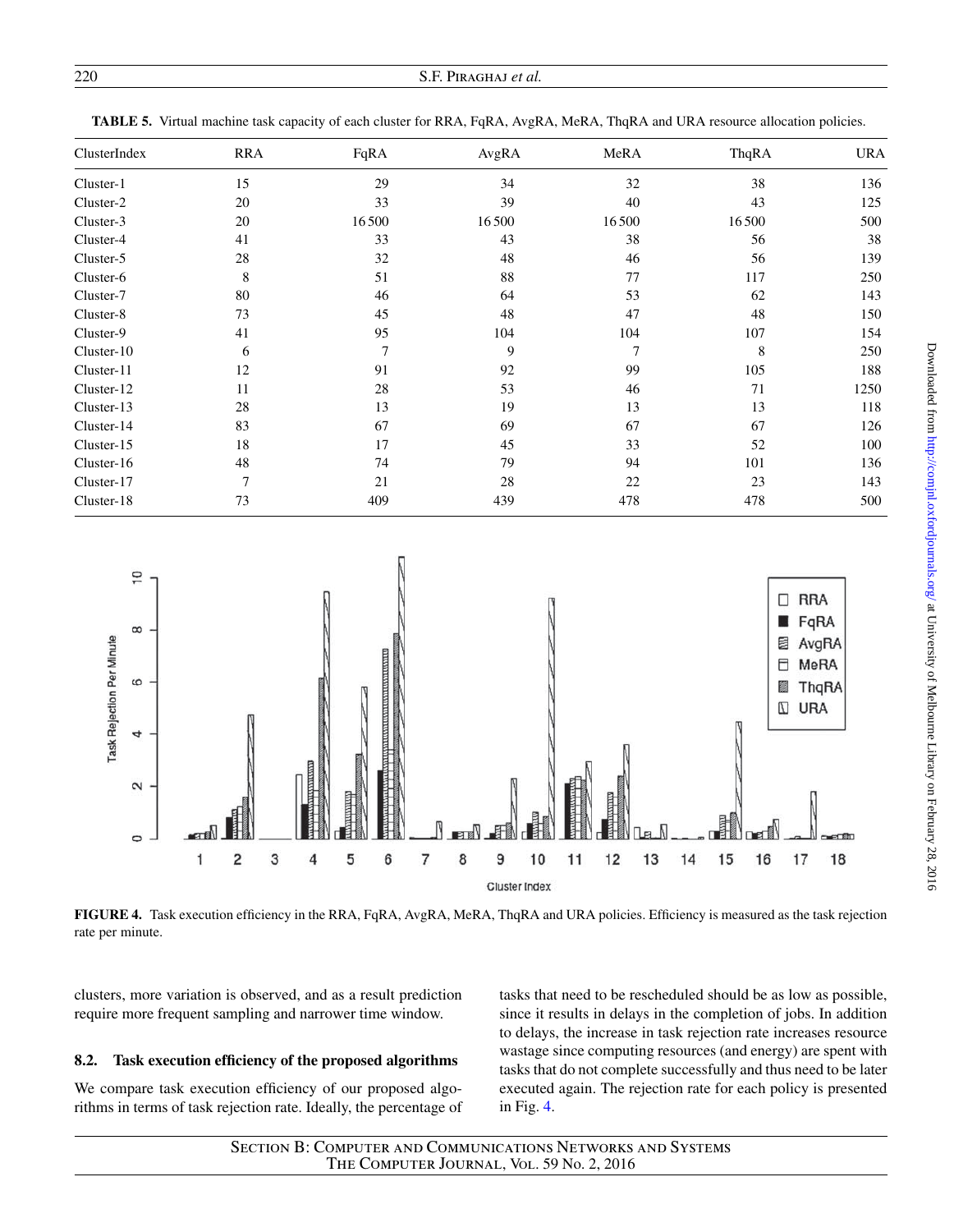

<span id="page-13-1"></span>**FIGURE 5.** Average delay caused by applying the RRA, FqRA, AvgRA, MeRA, ThqRA and URA policies. The delay is estimated by the time it takes for a specific task to be rescheduled on another virtual machine after being rejected.

The virtual machine capacity for each of the algorithms is shown in Table [5.](#page-12-0) In the URA policy, tasks are allocated based on the actual usage. Because of the gap between requested resources and the actual usage of tasks, in URA the VM task capacity is higher than the other five algorithms. Therefore, in most of the clusters, RRA accommodates the least number of tasks in one virtual machine. Excluding RRA, FqRA has the smallest VM task capacity in comparison to the other four algorithms and excluding the URA policy, ThqRA has the largest amounts in terms of the task capacity.

Considering task rejection rate, the algorithms with larger amounts in terms of VM task capacity have higher rejection rates. Therefore, in most clusters, URA has the highest rejection rate. However, the gap between rejection rates for FqRA, AvgRA, MeRA and ThqRA are almost negligible. As expected, RRA, with the lowest number of tasks in each virtual machine, incurs the least rejections during the simulation.

In addition to rejection rates, the delay caused in the execution of the tasks are reported for the proposed policies. This delay is extracted for rejected tasks that finish during the simulation time (24 h). The delay  $t_d$  is equal to the  $t_f - t_g$  in which  $t_f$  is the time that the execution of the task is finished in our simulation and  $t_g$  is the desired finished time reported in the Google traces. In other words,  $t_d$  of a typical task is the time it takes for the task to start running after it is rejected. Figure [5](#page-13-1) shows that the average delay for all the proposed algorithms is less than 50 s. This delay can be reduced via smaller processing window sizes. The processing window size in our case is assigned to 1 min, therefore tasks should wait in the killed task repository until the next processing window, so that they can get the chance to be rescheduled in another virtual machine.

#### <span id="page-13-0"></span>**8.3. Energy efficiency of the proposed algorithms**

The experiments presented in the previous section focused on the analysis of the performance of the assignment policies in terms of rejection rate and average delay. Since one of the goals of the proposed architecture is efficient resource allocation, which results in less energy consumption, in this section we analyze the policies in terms of their energy efficiency.

The power consumption incurred by servers are estimated using the power model presented in Equation [\(5\)](#page-9-6). Figure [6](#page-14-2) shows the amount of energy consumption (kWh) for the six applied resource allocation policies. In terms of energy consumption, URA on average outperform RRA, FqRA, AvgRA, MeRA and ThqRA by 73.02, 59.24, 51.56, 53.22 and 45.36%, respectively, considering all the clusters. However, URA in most of the clusters increases the average task rejection rate and results in delays in task execution. Considering this, URA is the selected policy when tasks have low priorities and the delay in the execution is not a concern.

ThrdRA policy is the second most energy efficient algorithm, outperforming RRA, FqRA, AvgRA and MeRA in average 34.41, 25.11, 7.42 and 15.01%, respectively. Apart from energy efficiency, this policy caused less task rejections in comparison with URA. Therefore, when task execution efficiency and energy are both important, this policy is the best choice. RRA in most clusters is the least energy efficient algorithm, although it caused less task rejections. Therefore, RRA can be applied for tasks with higher priorities.

AVgRA and MeRA have almost the same energy consumption for all the clusters. The task capacity of the VM in AvgRA and MeRA is based on the average and the median number of tasks that can run without causing any rejections. In most cases,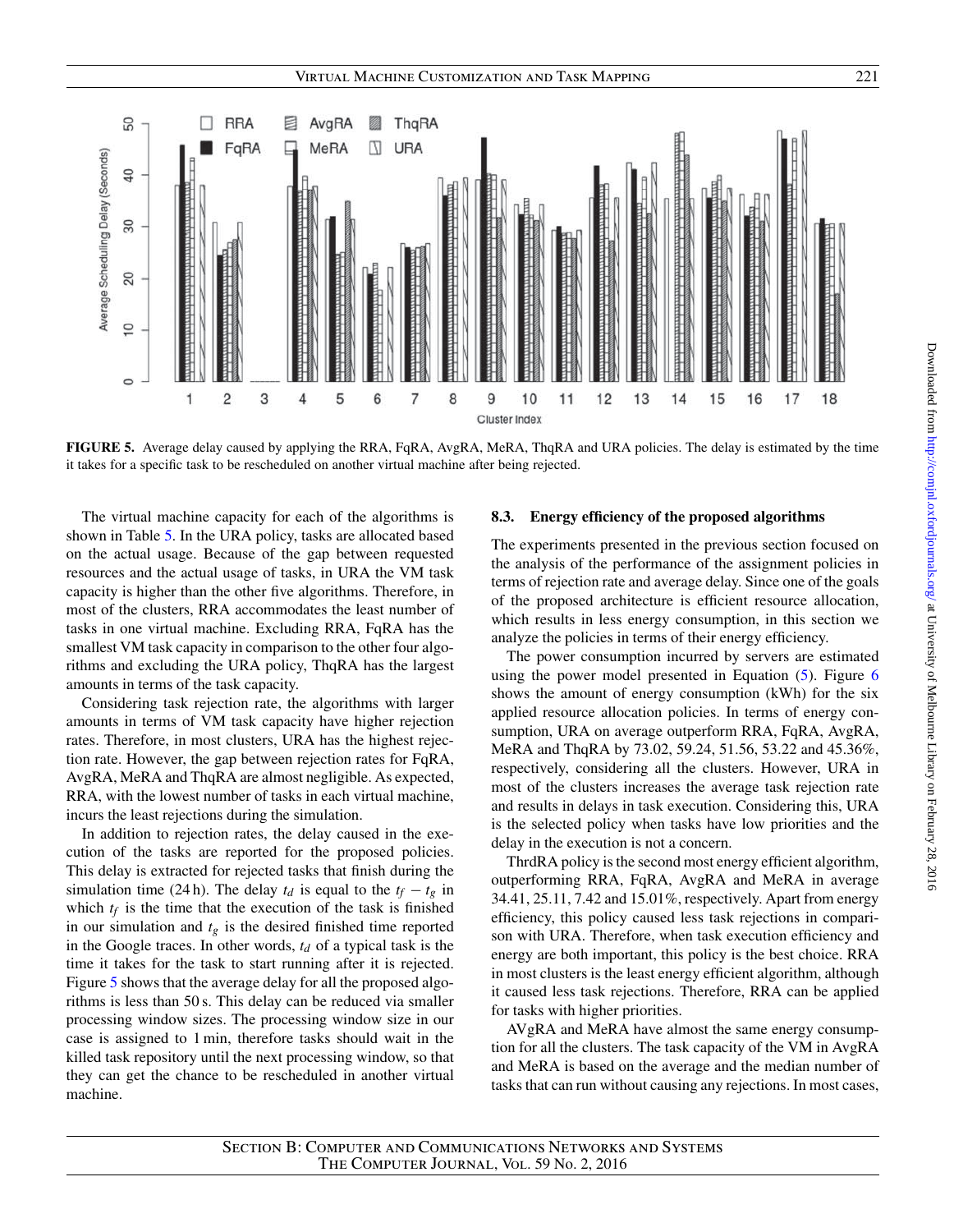

<span id="page-14-2"></span>**FIGURE 6.** Energy consumption comparison of the RRA, FqRA, AvgRA, MeRA, ThqRA and URA policies. URA outperforms the other five algorithms in terms of the energy consumption and the average saving considering all the clusters.

the median and the average of our considered estimate (number of running tasks) are close to each other, therefore the difference in the energy consumption of AvgRA and MeRA is negligible.

To get more insights about the effect of each algorithm, we applied the six policies for each group of tasks separately. However, a combination of these policies could be applied on each cluster when tasks from different clusters run simultaneously. This will be subject of future work.

## <span id="page-14-1"></span>**9. CONCLUSIONS AND FUTURE WORK**

We investigated the problem of energy consumption resulted from inefficient resource allocation in cloud computing environments using Google cluster traces. We proposed an end-to-end architecture and presented a methodology to tailor virtual machine configuration to the workload. Tasks are clustered and mapped to virtual machines considering the actual resource usage of each cluster instead of the amount of resources requested by users.

Six policies are proposed for estimating task populations residing in each VM type. In the RRA policy, tasks are assigned to VMs based on their average requested resource. This policy is the baseline for our future comparison since it is solely based on the requested resources submitted to the data center. Resource allocation in the URA policy is based on the average resource utilization of task clusters obtained from historical data. In the other four policies, the assignment is based on the four estimates extracted from the virtual machines' usage logs from the URA policy. The extracted estimates are average, median, first and third quantile of the number of tasks that can be accommodated in a virtual machine without causing any rejections. Compared with RRA, URA, FqRA, AvgRA, MeRA and ThqRA policies show 73.01, 14.68, 34.72, 25.20 and 34.41% improvement in the total energy consumption of the data center, respectively.

The performances of the proposed algorithms are compared for each cluster of tasks separately without considering task placement constraints. As future work, we will investigate energy-aware virtual machine placement algorithms that consider the aforementioned constraints and the characteristics of each group of tasks. Furthermore, the right policy will be selected according to the specifications of each group.

We will also investigate online learning algorithms for defining the task capacity of virtual machines in replacement of the static methods explored in this paper. For more energy savings, VM consolidation techniques and virtual machine resizing options will also be explored.

### **ACKNOWLEDGEMENTS**

We thank Mehran Garmehi, Yaser Mansoori, Adel Nadjaran Toosi and Atefeh Khosravi for their valuable insights for the improvements of the paper.

#### **FUNDING**

This work was partially supported by a Discovery Grant from the Australian Research Council.

### **REFERENCES**

<span id="page-14-0"></span>[1] Buyya, R., Yeo, C.S., Venugopal, S., Broberg, J. and Brandic, I. (2009) Cloud computing and emerging it platforms: Vision, hype, and reality for delivering computing as the 5th utility. *Future Generation Comput. Syst.*, **25**, 599–616.

Downloaded from <http://comjnl.oxfordjournals.org/> at University of Melbourne Library on February 28, 2016

Downloaded from http://comjnl.oxfordjournals.org/ at University of Melbourne Library on February 28, 2016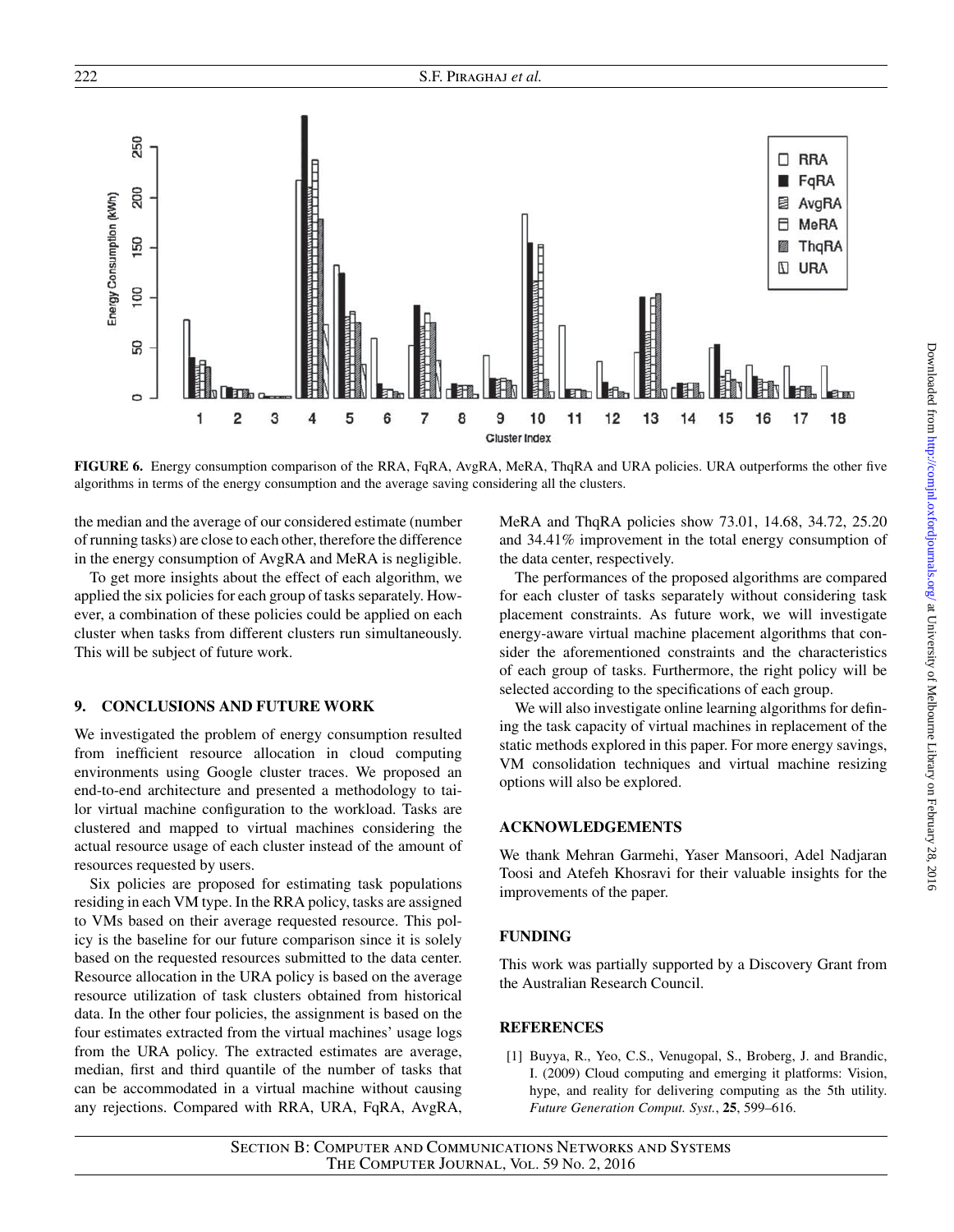- <span id="page-15-0"></span>[2] Armbrust, M. *et al.* (2010) A view of cloud computing. *Commun. ACM*, **53**, 50–58.
- <span id="page-15-1"></span>[3] Kaplan, J.M., Forrest, W. and Kindler, N. (2008) Revolutionizing data center energy efficiency. Technical Report. [http://www.mckinsey.com/clientservice/bto/pointofview/pdf/re](http://www.mckinsey.com/clientservice/bto/pointofview/pdf/revolutionizing_data_center_efficiency.pdf)[volutionizing\\_data\\_center\\_efficiency.pdf](http://www.mckinsey.com/clientservice/bto/pointofview/pdf/revolutionizing_data_center_efficiency.pdf) (accessed June 5, 2015).
- <span id="page-15-2"></span>[4] Buyya, R., Beloglazov, A. and Abawajy, J. (2010) Energyefficient Management of Data Center Resources for Cloud Computing: A Vision, Architectural Elements, and Open Challenges. *Proc. 16th Int. Conf. Parallel and Distributed Processing Techniques and Applications (PDPTA 2010)*, Las Vegas, USA, July 12–15, pp. 6–17. World Academy of Science, Engineering and Technology, San Diego, USA.
- <span id="page-15-3"></span>[5] Greenberg, S., Mills, E., Tschudi, B., Rumsey, P. and Myatt, B. (2006) Best Practices for Data Centers: Lessons Learned from Benchmarking 22 Data Centers. *Proc. ACEEE Summer Study on Energy Efficiency in Buildings*, Asilomar, USA, August 13–18, pp. 76–87. ACEEE, Washington, USA.
- <span id="page-15-4"></span>[6] Heller, B., Seetharaman, S., Mahadevan, P., Yiakoumis, Y., Sharma, P., Banerjee, S. and McKeown, N. (2010) Elastic-Tree: Saving Energy in Data Center Networks. *Proc. 7th USENIX Conf. Networked Systems Design and Implementation (NSDI'10)*, San Jose, USA, April 28–30. USENIX, Berkeley, USA,
- <span id="page-15-5"></span>[7] Greenberg, A., Hamilton, J., Maltz, D.A. and Patel, P. (2008) The cost of a cloud: research problems in data center networks. *ACM SIGCOMM Comput. Commun. Rev.*, **39**, 68–73.
- <span id="page-15-6"></span>[8] Zheng, K., Wang, X., Li, L. and Wang, X. (2014) Joint Power Optimization of Data Center Network and Servers with Correlation Analysis. *Proc. IEEE INFOCOM 2014*, Toronto, Canada, April 27–May 2, pp. 2598–2606. IEEE, Piscataway, USA.
- <span id="page-15-7"></span>[9] Mishra, A.K., Hellerstein, J.L., Cirne, W. and Das, C.R. (2010) Towards characterizing cloud backend workloads: insights from Google compute clusters. *ACM SIGMETRICS Perform. Eval. Rev.*, **37**, 34–41.
- <span id="page-15-20"></span>[10] UCB/EECS-2009-28 (2010) *Analysis and Lessons from a Publicly Available Google Cluster Trace*. University of California at Berkeley, Berkeley, USA.
- <span id="page-15-12"></span>[11] Solis Moreno, I., Garraghan, P., Townend, P. and Xu, J. (2014) Analysis, modeling and simulation of workload patterns in a large-scale utility cloud. *IEEE Trans. Cloud Comput.*, **2**, 208–221.
- <span id="page-15-8"></span>[12] Di, S., Kondo, D. and Cappello, F. (2013) Characterizing Cloud Applications on a Google Data Center. *Proc. 42nd Int. Conf. Parallel Processing (ICPP 2013)*, Lyon, France, October 1–4, pp. 468–473. IEEE, Piscataway, USA.
- <span id="page-15-9"></span>[13] Reiss, C., Wilkes, J. and Hellerstein, J.L. (2011) *Google Clusterusage Traces: Format+ Schema*. Google, Inc. Mountain View, USA.
- <span id="page-15-10"></span>[14] Zhang, Q., Hellerstein, J.L. and Boutaba, R. (2011) Characterizing Task Usage Shapes in Google's Compute Clusters. *Proc. 5th Int. Workshop on Large Scale Distributed Systems and Middleware*, Seattle, USA, September 2–3, pp. 1–6. ACM, New York, USA.
- <span id="page-15-11"></span>[15] Sharma, B., Chudnovsky, V., Hellerstein, J.L., Rifaat, R. and Das, C.R. (2011) Modeling and Synthesizing Task Placement Constraints in Google Compute Clusters. *Proc. 2nd ACM Symp.*

*Cloud Computing (SOCC'11)*, Cascais, Portugal, October 26–28, pp. 3:1–3:14. ACM, New York, USA.

- <span id="page-15-13"></span>[16] Moreno, I.S., Garraghan, P., Townend, P. and Xu, J. (2013) An Approach for Characterizing Workloads in Google Cloud to Derive Realistic Resource Utilization Models. *Proc. IEEE 7th Int. Symp. Service Oriented System Engineering (SOSE 2013)*, San Francisco Bay, USA, March 25–28, pp. 49–60. IEEE, Piscataway, USA.
- <span id="page-15-14"></span>[17] Di, S. and Cappello, F. (2014) GloudSim: Google trace based cloud simulator with virtual machines. *Softw.: Practice and Exper*.
- <span id="page-15-15"></span>[18] Kansal, A., Zhao, F., Liu, J., Kothari, N. and Bhattacharya, A.A. (2010) Virtual Machine Power Metering and Provisioning. *Proc. 1st ACM Symp. Cloud Computing (SoCC'10)*, Indianapolis, USA, June 10–11, pp. 39–50. ACM, New York, USA.
- [19] Nathuji, R. and Schwan, K. (2007) VirtualPower: Coordinated Power Management in Virtualized Enterprise Systems. *Proc. 21st ACM SIGOPS Symp. Operating Systems Principles (SOSP'07)*, Stevenson, WA, USA, October 14–17, pp. 265–278. ACM, New York, USA.
- <span id="page-15-16"></span>[20] Kim, K.H., Beloglazov, A. and Buyya, R. (2009) Power-aware Provisioning of Cloud Resources for Real-time Services. *Proc. 7th Int. Workshop on Middleware for Grids, Clouds and e-Science (MGC'09)*, Champaign, USA, November 30– December 4, pp. 1:1–1:6. ACM, New York, USA.
- <span id="page-15-17"></span>[21] Garraghan, P., Townend, P. and Xu, J. (2013) An Analysis of the Server Characteristics and Resource Utilization in Google Cloud. *Proc. 2013 IEEE Int. Conf. Cloud Engineering (IC2E 2013)*, San Francisco, USA, March 25–27, pp. 124–131. IEEE Computer Society, Washington, USA.
- <span id="page-15-18"></span>[22] Reiss, C., Tumanov, A., Ganger, G.R., Katz, R.H. and Kozuch, M.A. (2012) Heterogeneity and Dynamicity of Clouds at Scale: Google Trace Analysis. *Proc. 3rd ACM Symp. Cloud Computing (SoCC 2012)*, San Jose, USA, October 14–17, pp. 7:1–7:13. ACM, New York, USA.
- <span id="page-15-19"></span>[23] Di, S., Kondo, D. and Cirne, W. (2012) Characterization and Comparison of Cloud Versus Grid Workloads. *Proc. 2012 IEEE Int. Conf. Cluster Computing (CLUSTER'12)*, Beijing International Convention Center Beijing, China, September 24–28, pp. 230–238. IEEE Computer Society, Washington, USA.
- <span id="page-15-21"></span>[24] Pham, D.T., Dimov, S.S. and Nguyen, C. (2005) Selection of k in K-means clustering. *Proc. Inst. Mech. Eng. C: J. Mech. Eng. Sci.*, **219**, 103–119.
- <span id="page-15-22"></span>[25] Pelleg, D. and Moore, A.W. (2000) X-means: Extending K-means with Efficient Estimation of the Number of Clusters. *Proc. 17th Int. Conf. Machine Learning (ICML'00)*, Stanford, USA, pp. 727–734. Morgan Kaufmann Publishers, Inc., San Francisco, CA, USA.
- <span id="page-15-23"></span>[26] Singh, G. *et al.* (2008) Workflow Task Clustering for Best Effort Systems with Pegasus. *Proc. 15th ACM Mardi Gras Conf. (MG'08)*, Baton Rouge, USA, January 31-February 2, pp. 9:1–9:8. ACM, New York, USA.
- <span id="page-15-25"></span>[27] Muthuvelu, N., Vecchiola, C., Chai, I., Chikkannan, E. and Buyya, R. (2013) Task granularity policies for deploying bagof-task applications on global grids. *Future Generation Comput. Syst.*, **29**, 170–181.
- <span id="page-15-24"></span>[28] Wang, L., Tao, J., von Laszewski, G. and Chen, D. (2010) Power Aware scheduling for Parallel Tasks Via Task Clustering. *Proc.*